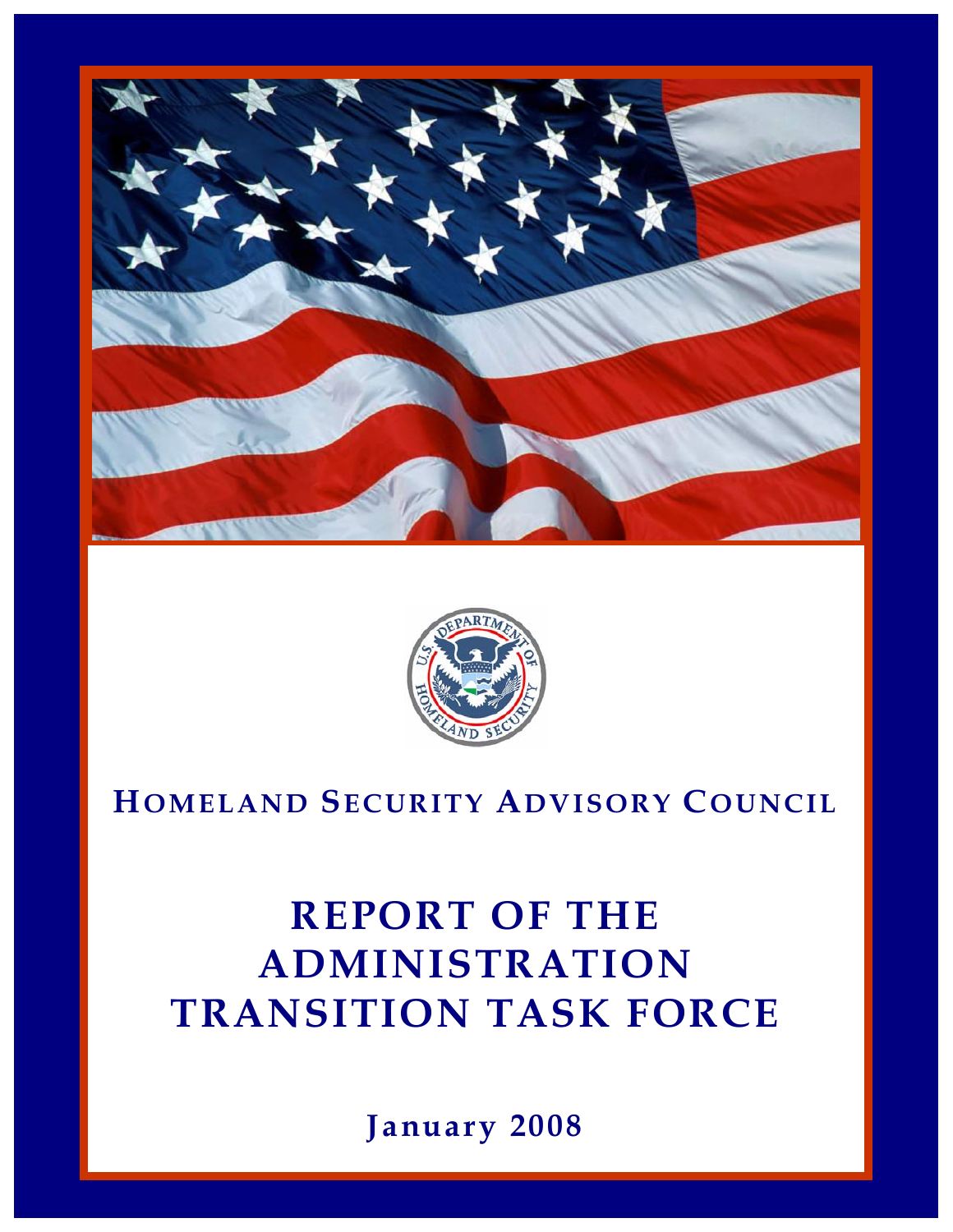# **Department of Homeland Security Homeland Security Advisory Council Administration Transition Task Force Report**

# **Background**

The U.S. Department of Homeland Security (DHS) became our Nation's 15<sup>th</sup> Cabinet department in January 2003. Twenty-two agencies with different missions, operations and cultures were consolidated and realigned into one organization with its primary mission being that of prevention, preparation for and response to catastrophes affecting our homeland, while facilitating legitimate travel and trade (Appendix C). DHS now employs over 208,000 individuals who are located in every state and many foreign countries making it the third largest cabinet agency.

In early 2007, in response to White House Executive Order 13286 (Appendix D), the Department of Homeland Security initiated activities at five strategy levels (Appendix E) to ensure operational continuity of homeland security responsibilities as part of planning for the January 2009 transition to a new presidential administration. This will be the first time that DHS has been required to meet the challenges of a presidential transition. Due to the critical nature of its mission (Prevent, Prepare, Respond, and Recover), it is important that DHS take action now to ensure a seamless and agile transition to new leadership and optimization of the new leadership's ability to assume operational control of the Department.

Secretary Chertoff asked his Homeland Security Advisory Council (HSAC) to establish an Administration Transition Task Force (ATTF) to provide recommendations and best practices for the Department and its various homeland security partners to execute an efficient and effective administration transition. The report will also be shared with each presidential nominee in order to help prepare the incoming administration. The main objective of the ATTF report is to advocate strategies and policies that will strengthen operational continuity of the full spectrum of national homeland security operations. Briefings, research and recent history (e.g., United States - September 11, 2001, Spain - March 11, 2004, United Kingdom - June 30, 2007, etc.) have provided the ATTF an appreciation of the potential vulnerabilities during transition periods. Not only are we aware that they exist, but our enemies are as well. The ATTF believes that the most vulnerable period is 30 days prior to, as recent history has shown, and through six months after the change in administrations.

We recommend that the present Administration and Congress quickly implement the recommendations in this report and that the report be immediately passed to all appropriate entities, especially the presidential nominees.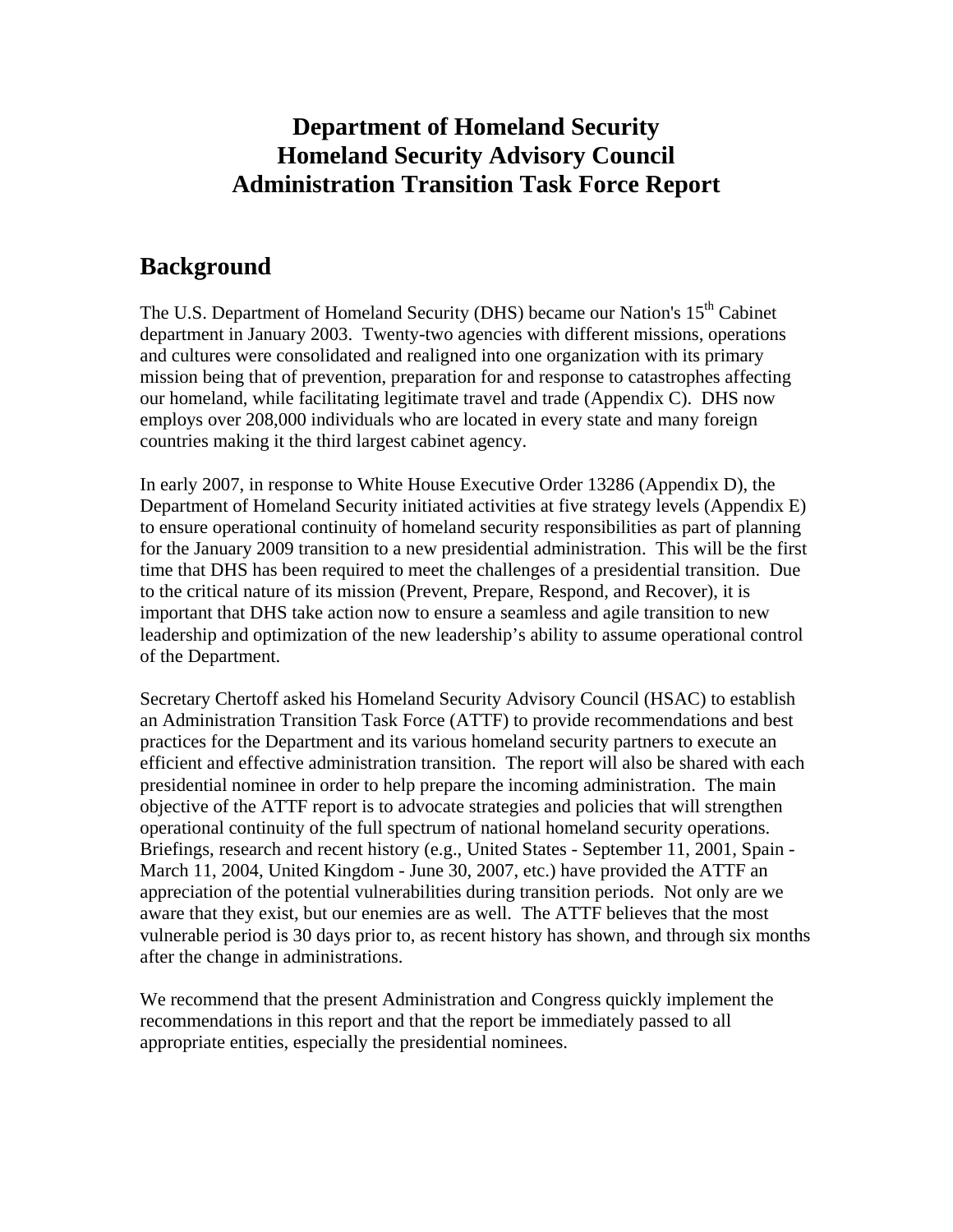The ATTF has endeavored to make this report and its recommendations politically neutral and to incorporate the expertise and experiences (best practices) of federal, state, local and private sector transitions. The ATTF believes the report will continue to foster and build collaborative support and respect from Congress, federal agencies, and state, local, tribal and private sector authorities.

The ATTF believes that the incoming and outgoing administrations must work closely together during the administration transition. It is extremely clear that successful transitions require a shared commitment to ensuring a smooth transition of power. This is facilitated by a positive attitude and open mind in both incoming and outgoing administrations, combined with the willingness to respect and listen to each other's concerns and priorities. This same attitude must also characterize the behaviors of the senior career personnel who remain with the Department and will be counted on to ensure a smooth transition between administrations.

It is important that the American public become engaged in understanding the unique vulnerabilities posed by this transition period. This will require public education and media engagement during this critical period in our history. Before, during and after the transition, the public must learn about the choices faced by the nation, communities, families, and individuals. The public must become a partner with their government, sharing the burden. In addition, DHS should continue to engage the media as an ally in the timely dissemination of accurate and actionable information. DHS must work with multiple messengers, trusted within diverse communities, to effectively communicate this information.

The ATTF is encouraged by early DHS efforts but much important work remains to be done.

# **Process**

The ATTF met in person and by teleconference between September and December 2007. Task Force members shared their own knowledge and experience in leading change and managing transitions within their own public and private organizations. The Task Force members also engaged public and private sector subject matter experts involved with both successful and unsuccessful organizational transformations and transitions. The following recommendations incorporate the knowledge and expertise of ATTF members and subject matter experts.

# **Recommendations**

The recommendations are divided into seven broad categories. The ATTF recognizes that several of its recommendations could be aligned into multiple categories. The seven categories include: Threat Awareness, Leadership, Congressional Oversight/Action, Policy, Operations, Succession and Training. There is no rank order of recommendations within each category. We believe all constitute national imperatives and must be expeditiously implemented.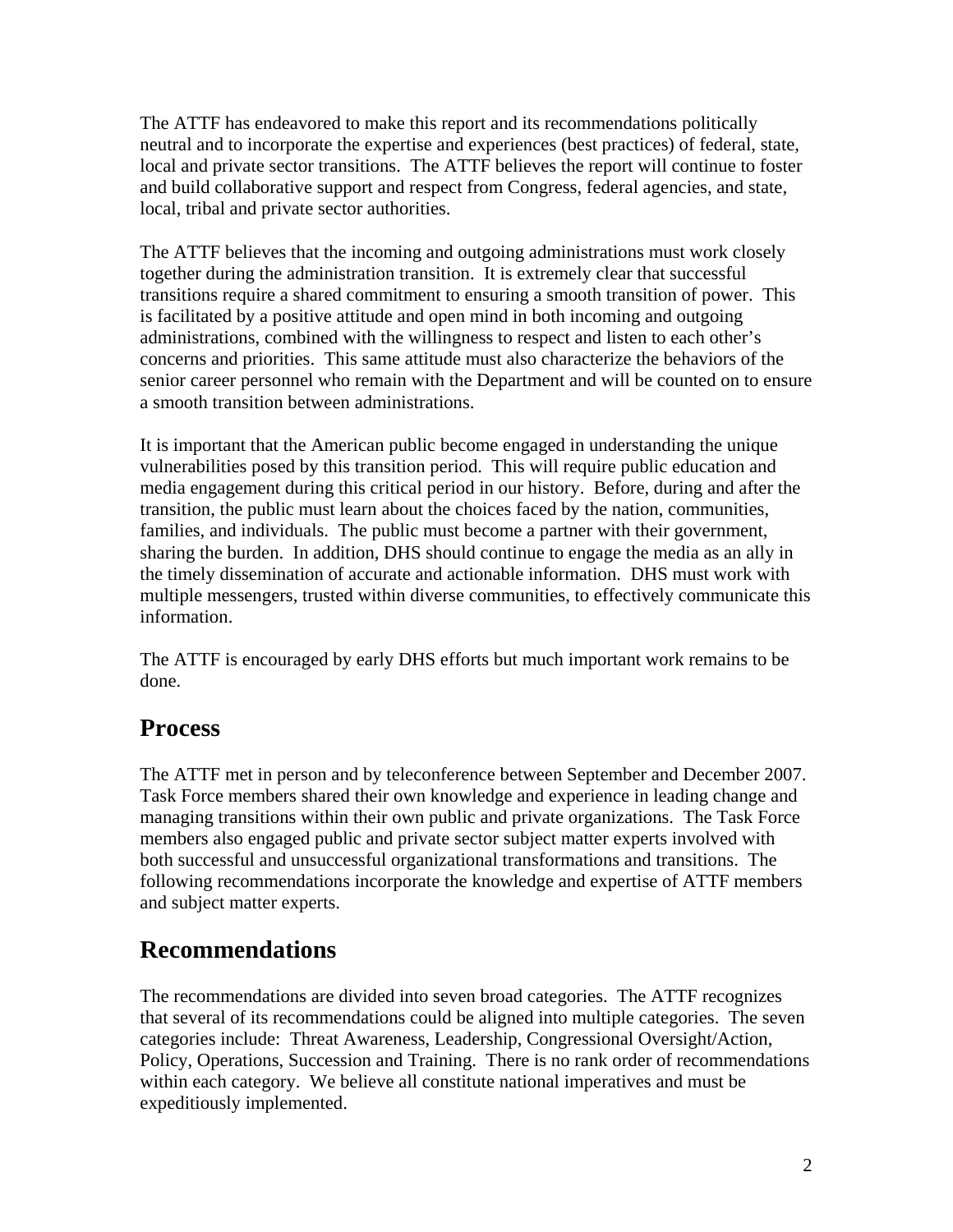# **Threat Awareness**

### *Outgoing DHS Leadership should:*

- Work with media partners to educate and inform the public that a period of heightened threat is likely before, during and shortly after the Presidential election and transition period.
- Clarify the meaning of "heightened threat" during the transition period by notifying all homeland security partners of historical patterns.
	- o Provide timely and reliable dissemination of any credible threat reports to all presidential and vice presidential nominees
	- o Encourage issuance of one joint statement on heightened threat level from all presidential nominees
- Enlist non-partisan/bi-partisan/neutral third parties and use public service announcements to assist in informing the public of increased threat levels and the rationale behind them  $<sup>1</sup>$ </sup>
- Develop contingency plans around the now common themes of Prevent, Prepare, Respond, and Recover.

# **Leadership**

 $\overline{a}$ 

#### *Outgoing DHS Leadership should:*

- Provide the presidential nominees with identified best practices and lessons learned domestically and internationally from analysis of incidents during leadership transitions.
	- o Engage past White House Office of Homeland Security and DHS officials and transition teams at all levels of government (federal, state, local) and the private sector.
	- o Engage the expertise of other federal departments' transition efforts with particular emphasis on the efforts of National Security organizations (e.g., Defense, State and Justice Departments).
- Work with the presidential nominees, their senior staff, and the Senate, prior to the election, to establish an expedited process for handling appointments and confirmation to critical assignments (this goes far beyond the top three or four senior positions in the Department). Encourage, with incentives (i.e., bonuses),

<sup>&</sup>lt;sup>1</sup> HSAC, Council for Excellence in Government, National Academy of Public Administration, and think tanks are examples of partners to assist in message formation and delivery.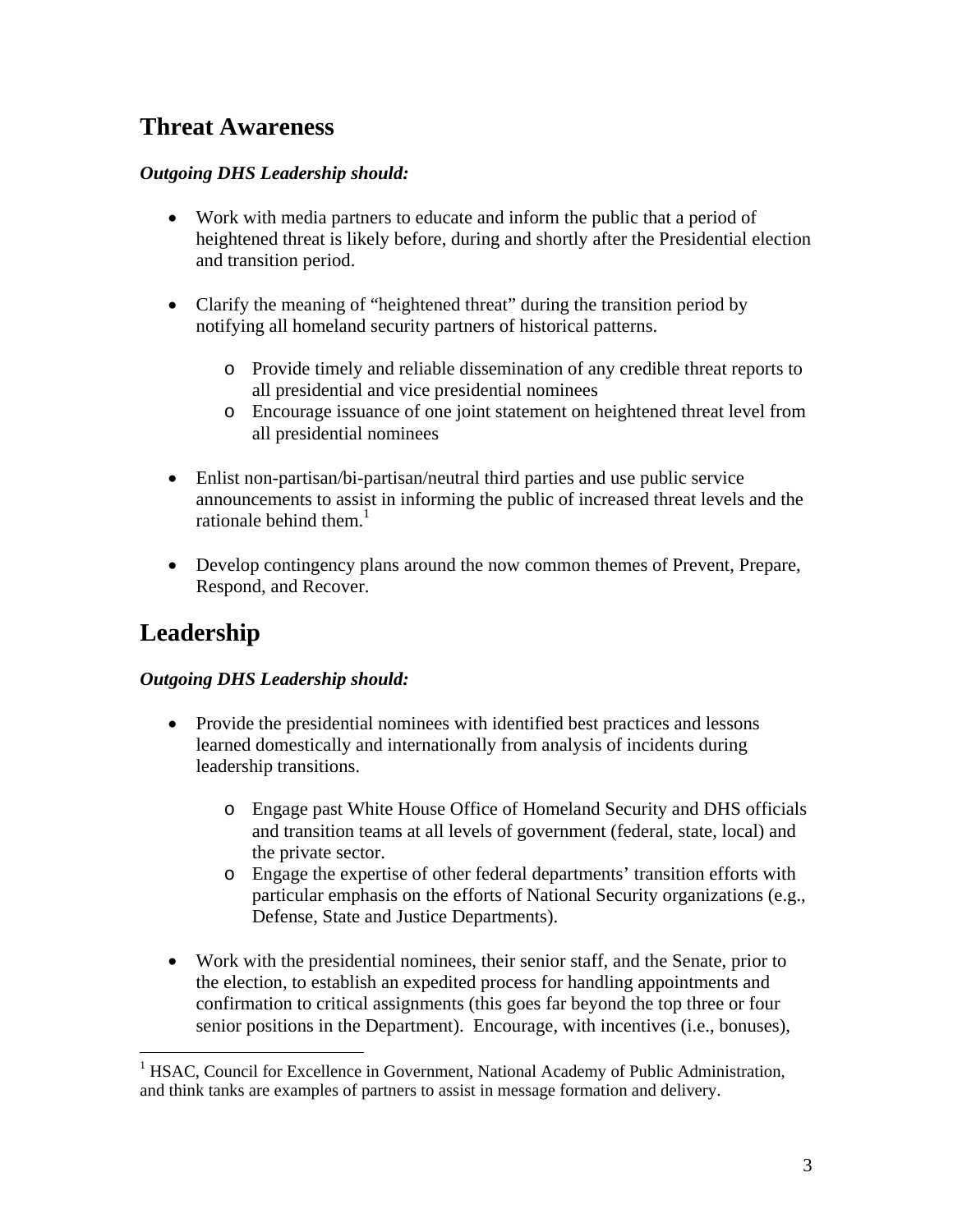current appointees to overlap the new administration term until the transition process is complete and new appointees are in place.

- o Draft lists of potential candidates for appointed positions in early summer.
- o Identify ways to accelerate the processing and Senate confirmation of Presidential appointments.
- o Ensure an increase in OPM investigative and adjudicative manpower to quickly clear senior and second-tier appointees (i.e., down to a minimum of Deputy Assistant Secretary positions).
- o Perform updates rather than completely re-do the clearance history for people already holding clearances (at least for all but very top positions).
- o Develop a framework for engaging all presidential nominees to ensure consistency on how they should interact with DHS and vice versa.
- o Ensure department-wide reciprocity for suitability that would allow for quicker movement between components.
- Encourage all presidential nominees to identify members and organize Homeland Security advisory groups in preparation for the administration transition.
	- o Offer time and expertise from DHS HSAC membership to all interested presidential nominees and the President-Elect.
- Encourage, and where possible, obtain the commitment of current political appointees to remain until at least the end of the current administration. (Note: this recommendation is also under Congressional Oversight/Action)
- Hold personal meetings for outgoing leadership (Secretary, Deputy Secretary, etc.) with incoming leadership.
- Build and maintain a comprehensive list of DHS alumni of both political and senior career personnel for reference purposes.
	- o Provide each incoming appointee, at the time he or she is nominated, with a complete list of recent predecessors/equivalents and their contacts (i.e. email, telephone, postal address, etc.).
- Implement further recommendation number one of the HSAC's Culture Task Force Report -- "DHS Headquarters Must Further Define and Crystallize Its Role." (Appendix F)
- Prepare an outreach strategy to federal, state, local, tribal and private sector leaders to accelerate the new senior leadership teams' ability to implement phone calls, meetings, etc. as soon as they officially assume their positions.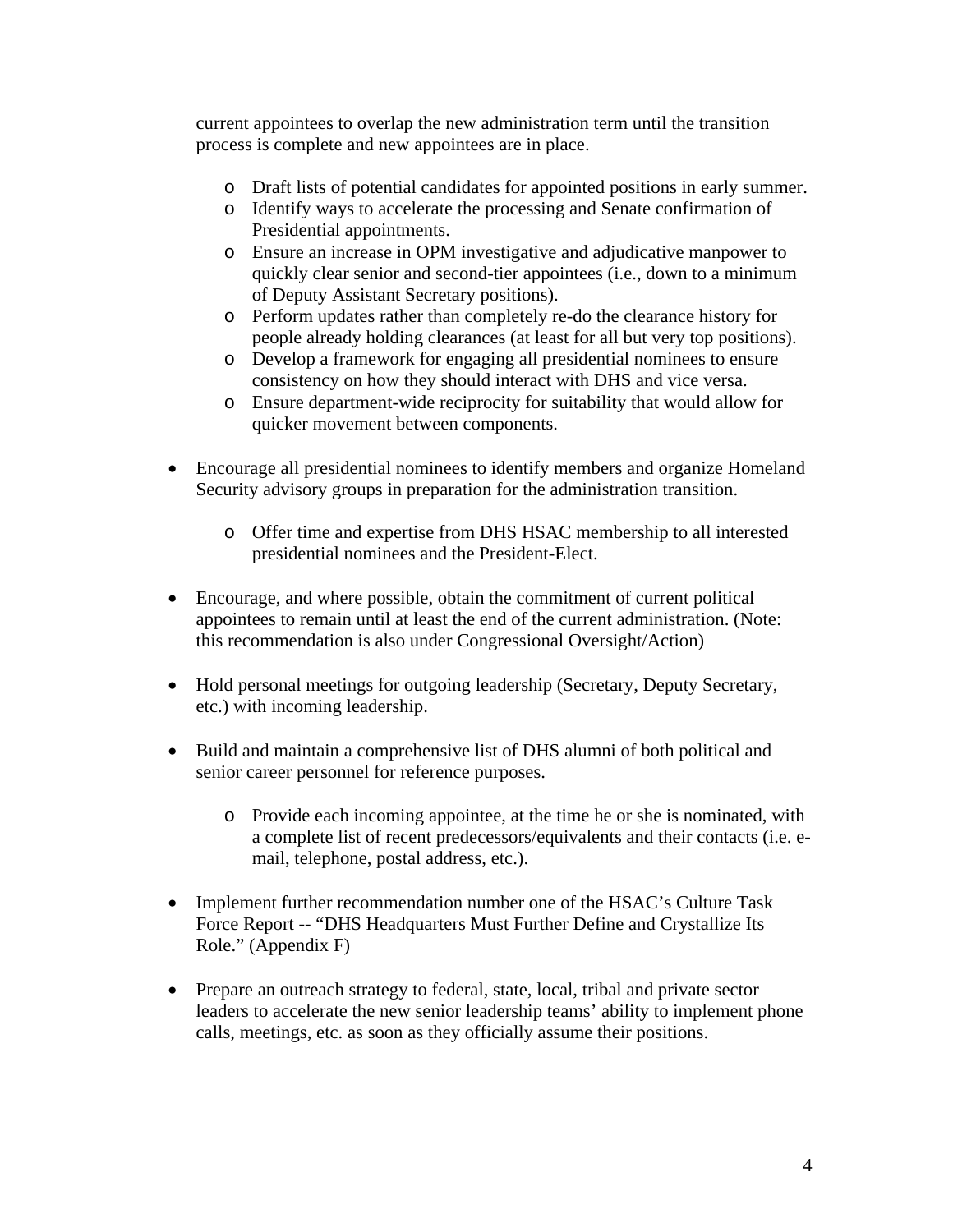• Generate cost-benefit reports on the more controversial line items in the budget so that decisions can be made either to protect or remove prior to and through the transition process.

### *Incoming DHS Leadership should:*

- Nominate and seek Congressional approval of the new Secretary of Homeland Security as is done with the Secretary of State and Secretary of Defense on the first day of the new Administration. (Note: this recommendation is also under Congressional Oversight/Action)
- Meet with federal, state, local, tribal, private sector, and media partners to discuss transition details.
- Ensure the current career Deputy Under Secretary for Management remains in this position during the next administration. (Note: the ATTF commends the Department for quickly appointing a senior career individual to this position.)

# **Congressional Oversight/Action**

- Act with the same sense of urgency in considering and expeditiously approving the new Administration's Secretary of Homeland Security as is done with the Secretary of State and Secretary of Defense. (Note: this recommendation is also under Leadership)
- Form a select bipartisan group from existing Senate oversight committees to expedite confirmation for all incoming DHS nominees for national security positions with the deadline being the start of the August 2009 recess. (Note: we are NOT asking Congress to form another Committee.)
- Continue to update the Transition Act of 1963 as amended to reflect post-9/11 realities. (Appendix G).
- Implement 9/11 Commission recommendation to reduce the number of Congressional oversight committees and subcommittees from its current unwieldy eighty-six.
- Pass a Fiscal Year 2009 budget for the Department of Homeland Security much sooner than the Fiscal Year 2008 budget was passed to avoid negative impacts on operations and training that can result from continuing resolutions. Congress should also review the Department's FY 2008 budget to ensure sufficient resources are available and allocated for transition activities. This must include pre-election and post-election transition crisis management exercises. Budget shortfalls should be supplemented where necessary.
	- o Fund crisis exercises at adequate levels prior to the transition period.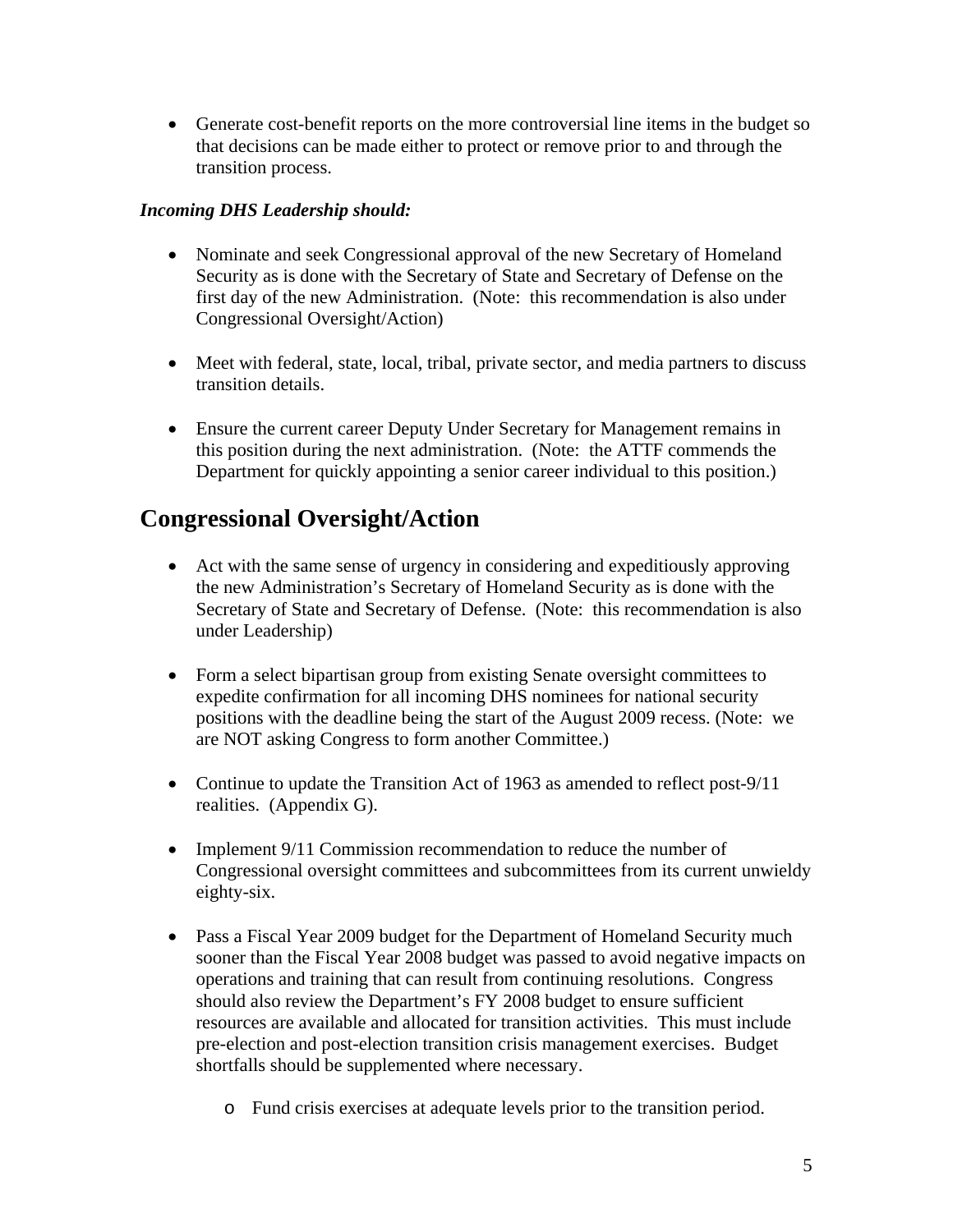- o Establish critical line items for the budget.
- Continue work to reduce (with outgoing DHS leadership) the number of presidential-appointed senior positions at DHS. (Note: this recommendation is also under Succession)
- Provide early briefings and interactions with DHS presidential nominees and appointees detailing Congressional expectations with respect to homeland security responsibilities.
- Interact with presidential nominees in a bipartisan manner because homeland security is a non-partisan undertaking.
- Encourage incoming appointees to serve as consultants to DHS during their confirmation process.
- Encourage incoming DHS leadership to continue employing current appointees until they are replaced. (Note: this recommendation is also under Leadership)
- Discourage any reorganization of the department prior to or during the transition period. (Note: this recommendation is also listed under Operations)
- Consider current political appointees with highly specialized and needed skills for appropriate career positions. (Note: this recommendation is also under Succession)

# **Policy**

### *Outgoing DHS Leadership should:*

- Continue to encourage all homeland security partners to support and participate in transition efforts.
- Continue to enhance and build consensus among all partners (federal, state, local, tribal, private sector, Congress, etc.) around policy issues that are a priority to the outgoing administration.
- Prioritize critical policies with measurable benchmarks that need to be addressed prior to the change in administration.
	- o Provide the incoming administration detailed "End of Appointment"/Departure reports, including lessons-learned, organizational, operational and program successes/failures, and objective/non-partisan recommendations to move forward.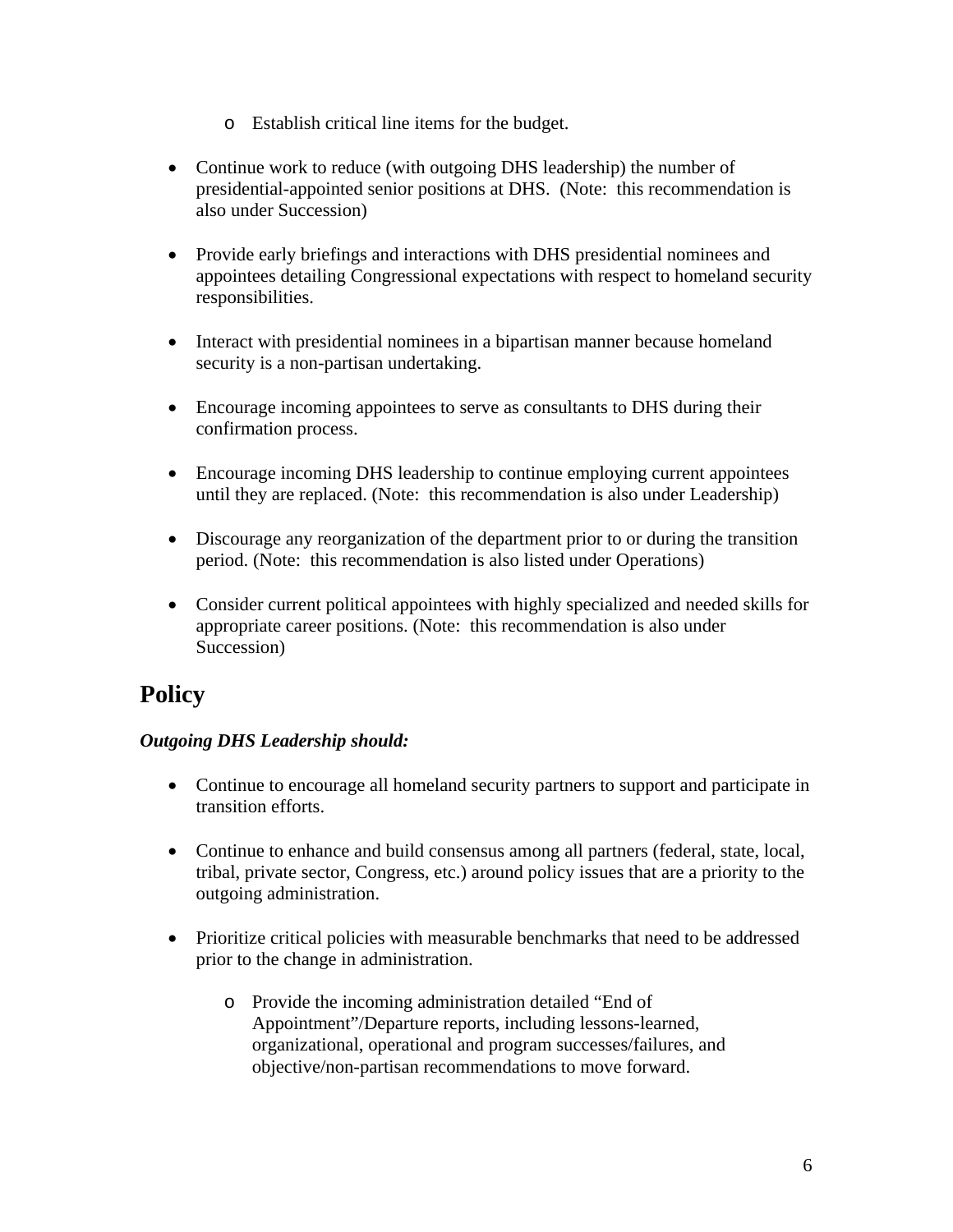- o Engage and provide a process and templates by which federal, state, local, tribal and the private sector authorities may submit to incoming DHS officials their list of priorities and compilation of 'decisions made' and 'decisions needed.'
- Continue to support the active involvement of the Council for Excellence in Government and the National Academy of Public Administration to make recommendations at all levels of government and the private sector for transition efforts.

# **Operations**

### *Outgoing DHS Leadership should:*

- Continue to vigorously support the establishment of state fusion centers with both funding and personnel. Listen to their specific information requirements necessary to empower state and local collaboration during the possible heightened threat period at the time of transition and throughout the new administration.
- Offer operational briefings to presidential nominees and their staff. Develop executive summaries of important issues for the nominees to consider.
- Develop a clear and concise communications strategy for transition planning and increase coordination through media representatives.
- Discourage any reorganization of the department prior to or during the transition period. (Note: this recommendation is also listed in Congressional Oversight/Action)
- Take advantage of the period from January through November 2008 as an important time to establish and standardize processes and procedures in consultation with state, local, tribal and private sector authorities. Refrain from trying to implement hasty requirements the last few months of the Administration.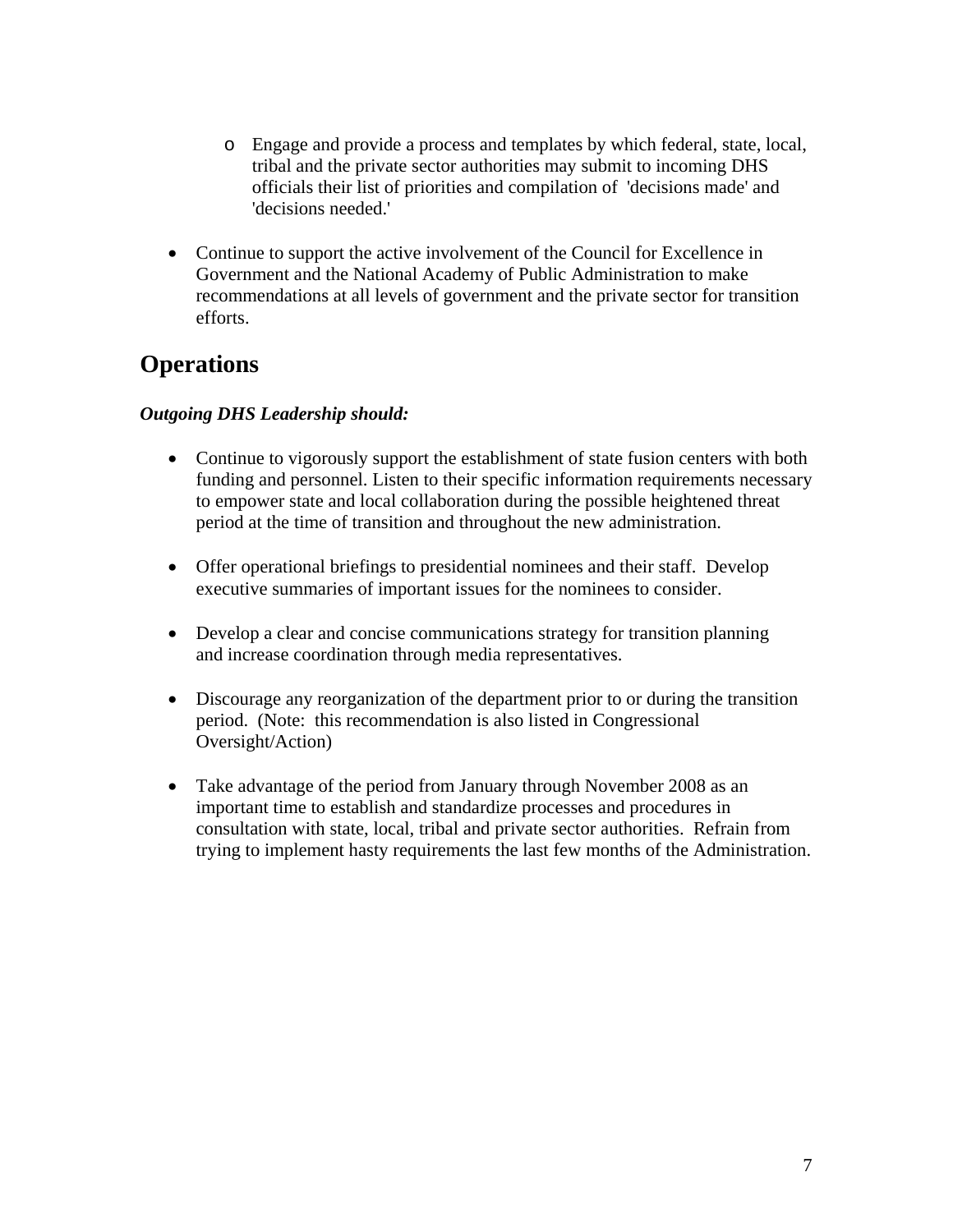# **Succession**

#### *Outgoing DHS Leadership should:*

- Continue to ensure all key positions<sup>2</sup> currently filled by appointees have back up senior level career personnel for operational continuity and a more fluid transition process (Appendix  $H$ )<sup>3</sup>. This should also be coordinated with the Department's succession planning efforts to make certain that all key leadership positions are currently filled.
- Support and implement a cadre of individuals fully focused on transition with the leadership designation of Deputy Chief of Staff for Transition (DCST). Provide the DCST with a task force composed of representatives from each component and staff office.
- Generate a priority list of briefing materials and ensure they are in a consistent format, clearly and concisely written, well organized, and professionally presented.
	- o Identify a departmental topic specialist for each functional area and major program and any associated working group assigned to it.
	- o Make certain that incoming senior managers have quick references issue papers – for each topic to prevent information overload.
	- o List all of the existing cross functional working groups and the initiatives or programs on which they are working.
	- o Allow personnel to do their jobs, as opposed to being consumed with briefings, through use of secure automated or web-based tools.

<sup>4</sup> As of December 27, 2007, the Department's Headquarters has 177 Senior Executive positions within its ranks. The breakdown of the 177 is as follows: 12 Presidential Appointments (that are mandated by Congress and require Senate approval), 33 political appointees, 107 career employees, and 25 positions currently vacant (of the vacant positions at least 3 would be political appointees). Note: The Department is in the process of recruiting/hiring for the vacant positions.

**Note:** For the purposes of this footnote, headquarters is defined as all DHS entities except the seven operational components. The seven operational components are: The Transportation Security Administration, U.S. Customs & Border Protection, U.S. Citizenship & Immigration Services, U.S. Customs Enforcement, U.S. Secret Service, Federal Emergency Management Agency, and the U.S. Coast Guard.

<sup>&</sup>lt;sup>2</sup> "Succession Order and Delegation of Authorities for Named Positions" signed October 25, 2007 by Secretary Chertoff lists leadership positions for each component and the order of succession to each position.

 $3$  The Succession Planning for Critical Positions initiative asks each component leader to identify a career person who would ensure continuity in the event of the departure of an appointed executive.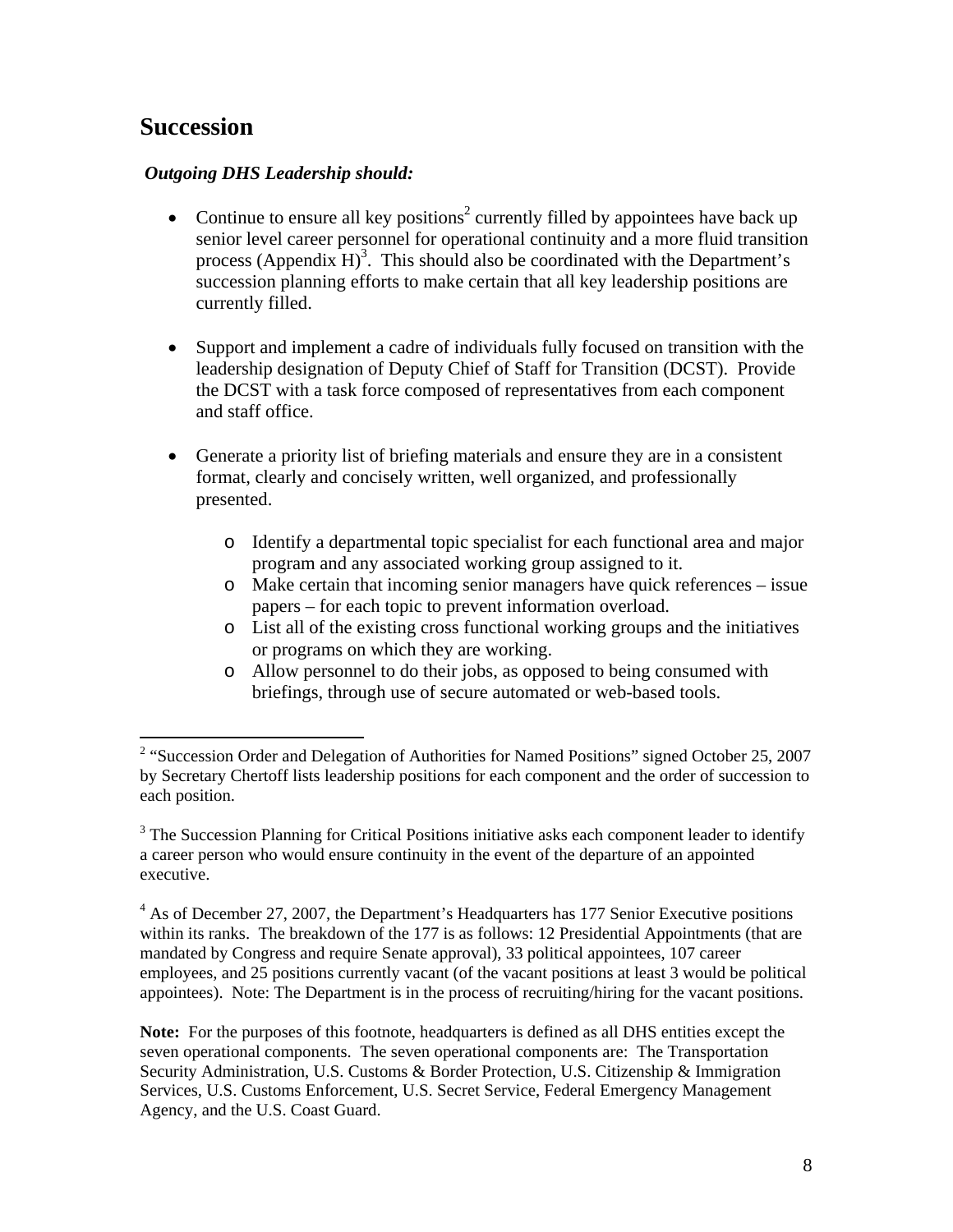- Compile a list of all presidential and homeland security directives and strategies and show how each align or not with the others.
- Continue to reduce the number of senior political appointees so that there is a more even mix of career and presidential appointed senior positions to maintain continuity and historical knowledge. $4$  (Note: this recommendation is also under Congressional Oversight/Action)
- Consider current political appointees with highly specialized and needed skills for appropriate career positions. (Note: this recommendation is also under Congressional Oversight/Action)

*Note: The National Academy of Public Administration is providing key recommendations in this area.* 

# **Training**

<u>.</u>

### *Outgoing DHS Leadership should:*

• Organize table top exercises (based upon DHS's top ten scenarios) for new administration officials as early as possible and assure adequate funding, preparation, and delivery of same.

*Note: The Council for Excellence in Government is providing key recommendations in this area.*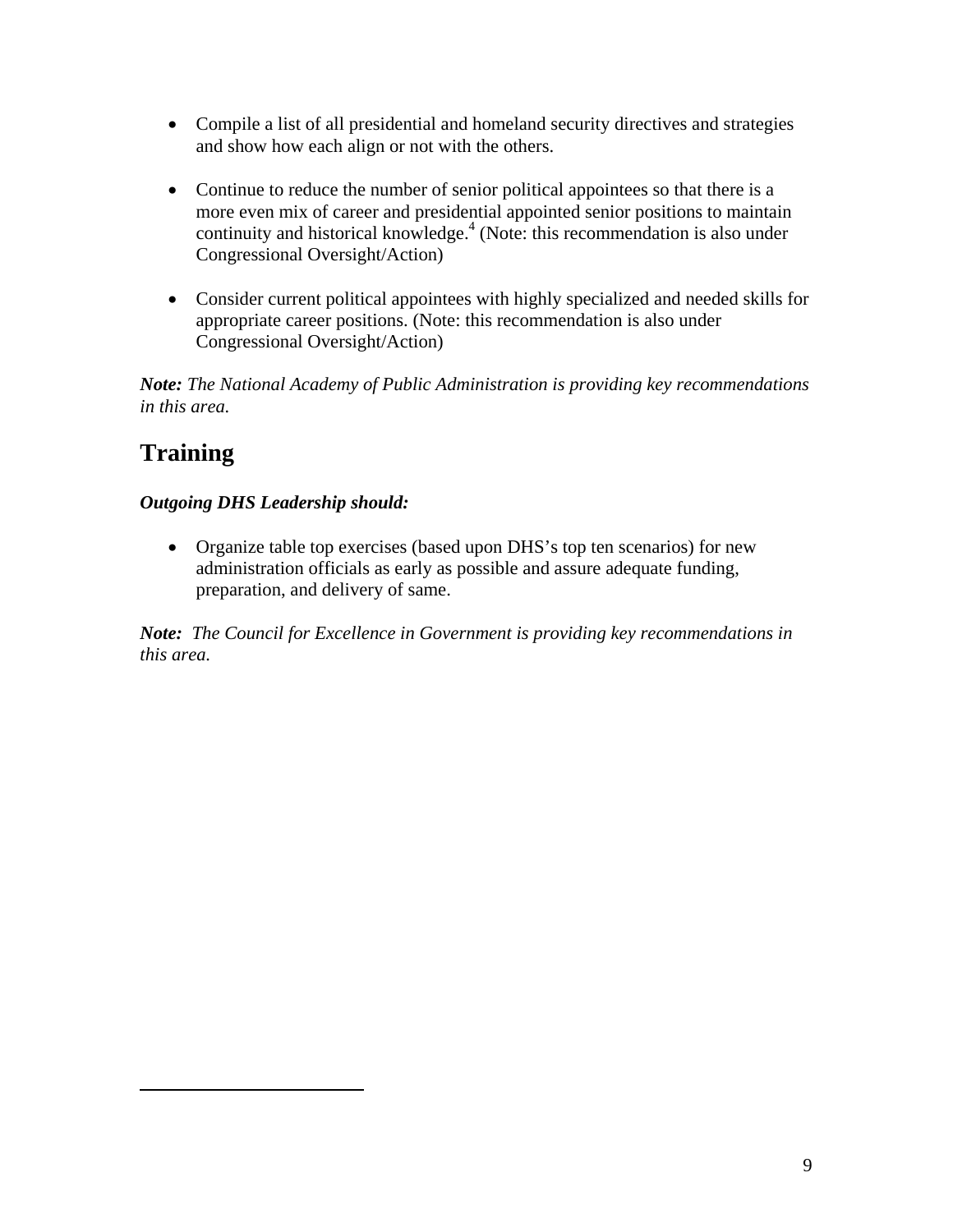# **Appendix A**

### **Administration Transition Task Force Members:**

- **Glenda Hood** (Chair) Former Florida Secretary of State and Mayor of Orlando, Florida; President and CEO, Hood Partners, LLC
- **Don Knabe** (Vice Chair) Chairman, Los Angeles County, Board of Supervisors
- **John Magaw** (Vice Chair) Former Under Secretary for Security, Department of Transportation
- **Karen Anderson** Former Mayor, Minnetonka, Minnesota, National League of **Cities**
- **Norm Augustine** Former Chairman and Chief Executive Officer, Lockheed Martin Corp.
- **Kathleen Bader** Textron Board Member
- **Nelson Balido** President & Chief Executive Officer, Balido & Associates,
- **Frank Cilluffo** Associate Vice President for Homeland Security, George Washington University
- **Dan Corsentino** Former Sheriff, Pueblo County, Colorado
- **James Dunlap** Former State Senator, State of Oklahoma
- **Ellen Gordon** Former Administrator, Iowa Emergency Management Division
- **Dr. Doug Huntt** President and Chief Executive Officer, Burlington United Methodist Family Services, Inc.
- **Phil Keith** Retired Chief, Knoxville, Tennessee Police Department
- **Herb Kelleher**, Executive Chairman, Southwest Airlines Co.
- **Brian Leary** Vice President of Design/Development, Atlantic Station & Jacoby Development, LLC
- **Patrick McCrory** Mayor, Charlotte, North Carolina
- **Peggy Merriss** City Manager, Decatur, Georgia, Past President International City-County Management Association
- **Karen Miller** Commissioner, Boone County Government Center, Columbia, Missouri, Past President National Association of Counties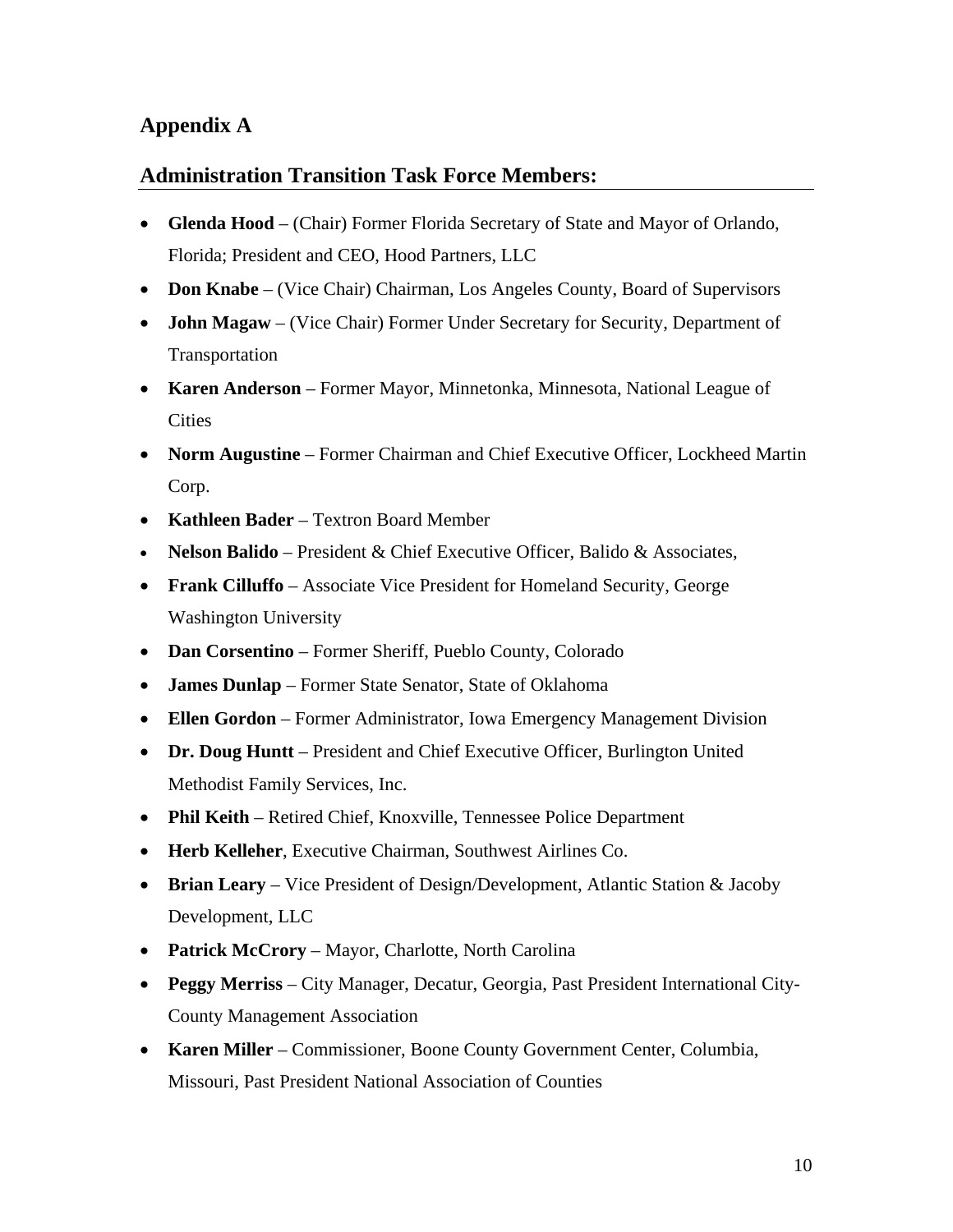- **Judith Mueller** Director of Public Works, Charlottesville, Virginia
- **Greg Principato** President, Airports Council International North America
- **Dr. Paul Roth** Executive Vice President for Health Sciences, University of New Mexico
- **Dr. Roxane Cohen Silver** Professor of Psychology and Social Behavior, University of California at Irvine
- **Jim Douglas** Governor of Vermont, and past President, Council of State **Governments**
- **Rick Stephens** Senior Vice President, Human Resources & Administration, The Boeing Company
- **Dr. Lydia Thomas** Former President and Chief Executive Officer, Noblis
- **Joe White** Chief Executive Officer, American Red Cross St. Louis Chapter
- **Bill Whitmore** Chief Executive Officer, AlliedBarton Security Services
- **Houston Williams** Principal Owner, Raven Oaks Vineyards and Winery
- **Thomas Wyss** State Senator, State of Indiana
- **Allan Zenowitz** Retired General and former FEMA Senior Official
- **Ex-Officio: Judge William Webster** (HSAC Chair) Partner, Milbank, Tweed, Hadley & McCloy, LLP
- **Ex-Officio: Dr. James Schlesinger** (HSAC Vice Chair) Chairman, Board of Trustees, The MITRE Corporation

#### **HSAC Administration Transition Task Force Directors**

**Mike Miron,** Director, State and Local Officials Senior Advisory Committee **Candace Stoltz,** Director, Private Sector Senior Advisory Committee

#### **HSAC STAFF**

**Doug Hoelscher**, Director, Homeland Security Advisory Committees **Michael Fullerton**, Deputy Director, Homeland Security Advisory Committees **Chuck Adams**, Director, Emergency Response Senior Advisory Committee **Jennifer Myers**, Executive Assistant **Kezia Williams**, Senior Conference Coordinator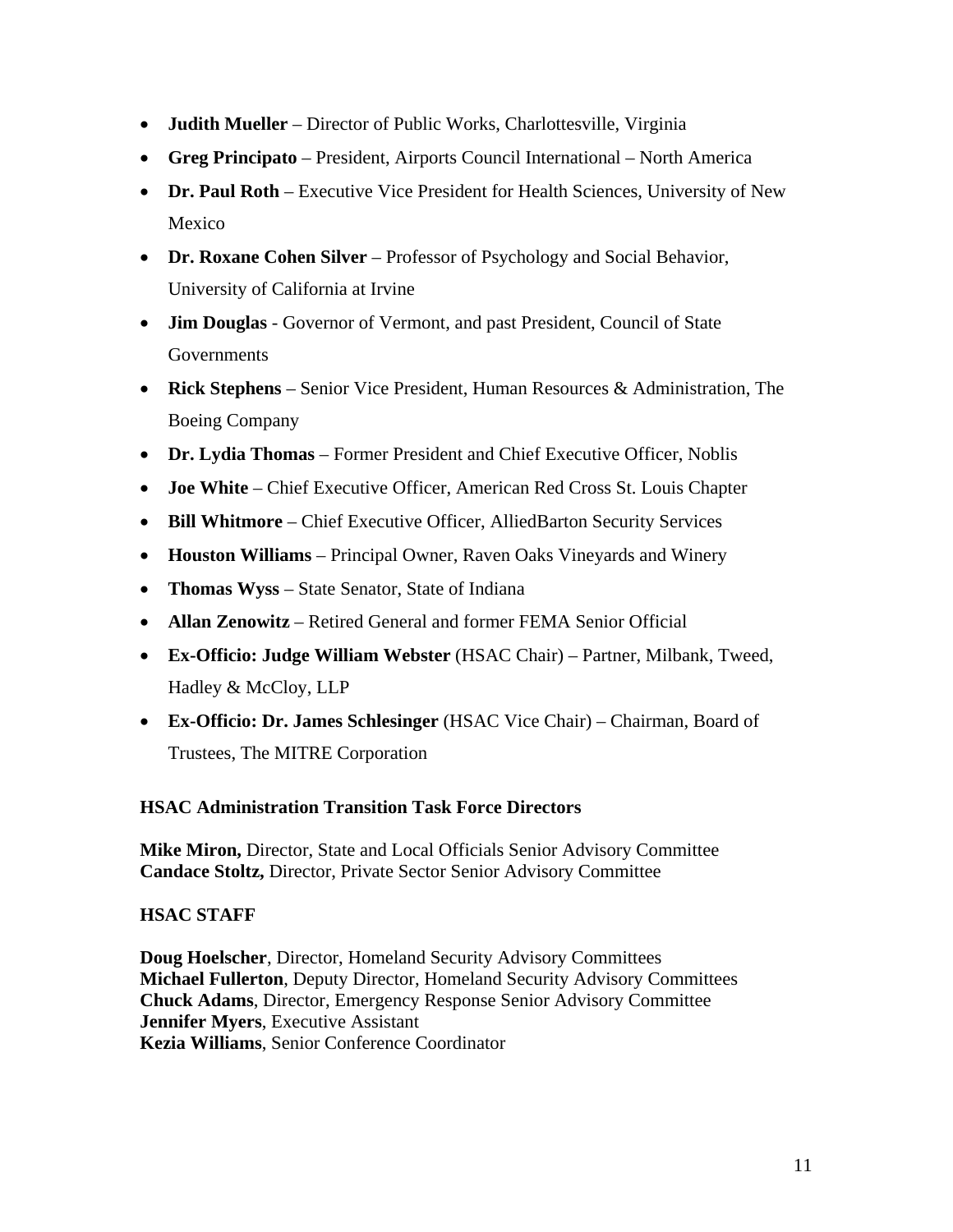## **Appendix B**

### **Administration Transition Task Force – Subject Matter Experts:**

- **Christian Beckner,** Senate Homeland Security and Governmental Affairs Committee (Majority side)
- **Michael A. Beland,** House Homeland Security Committee (Majority side)
- **Robert C. Bonner**, Gibson, Dunn and Crutcher LLP, former Commissioner Customs and Border Protection
- **Katja Bullock**, Special Assistant to the President for Presidential Personnel
- **Michael Donley,** Director of Administration and Management**,** Department of Defense
- **Jamie S. Gorelick,** Wilmer Cutler Pickering Hale and Dorr LLP, former Deputy Attorney General and former 9/11 Commissioner
- **Janet Hale**, Deloitte & Touche, former Under Secretary Management, DHS
- **Clay Johnson,** Deputy Director for Management, OMB
- **Tony Lord,** First Secretary, Justice and Home Affairs, British Embassy
- **Theresa Manthripragada,** Senate Subcommittee on Oversight of Government Management, the Federal Workforce and the District of Columbia (Minority side)
- Pat McGinnis, President and CEO, Council for Excellence in Government
- **Michael J. Russell,** House Subcommittee on Management, Investigations, and Oversight (Minority side)
- **Michael Stroud,** House Homeland Security Committee (Majority side)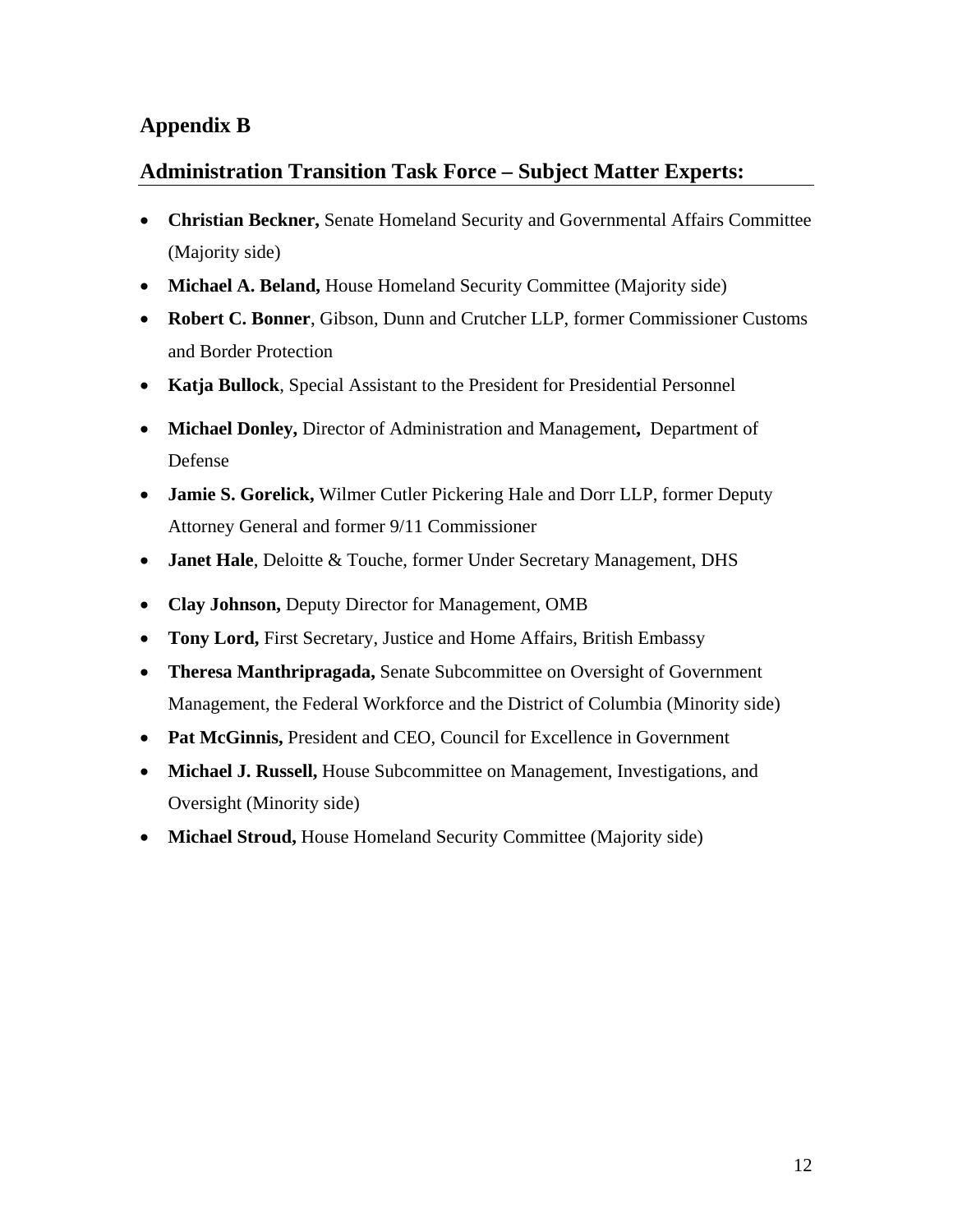# **Appendix C**

### **DHS Vision, Mission and Strategic Goals:**

#### **Vision**

Preserving our freedoms, protecting America ... we secure our homeland.

#### **Mission**

We will lead the unified national effort to secure America. We will prevent and deter terrorist attacks and protect against and respond to threats and hazards to the nation. We will ensure safe and secure borders, welcome lawful immigrants and visitors, and promote the free-flow of commerce.

#### **Strategic Goals**

- **Awareness** Identify and understand threats, assess vulnerabilities, determine potential impacts and disseminate timely information to our homeland security partners and the American public.
- **Prevention** Detect, deter and mitigate threats to our homeland.
- **Protection** Safeguard our people and their freedoms, critical infrastructure, property and the economy of our Nation from acts of terrorism, natural disasters, or other emergencies.
- **Response** Lead, manage and coordinate the national response to acts of terrorism, natural disasters, or other emergencies.
- **Recovery** Lead national, state, local and private sector efforts to restore services and rebuild communities after acts of terrorism, natural disasters, or other emergencies.
- **Service** Serve the public effectively by facilitating lawful trade, travel and immigration.
- **Organizational Excellence** Value our most important resource, our people. Create a culture that promotes a common identity, innovation, mutual respect, accountability and teamwork to achieve efficiencies, effectiveness, and operational synergies.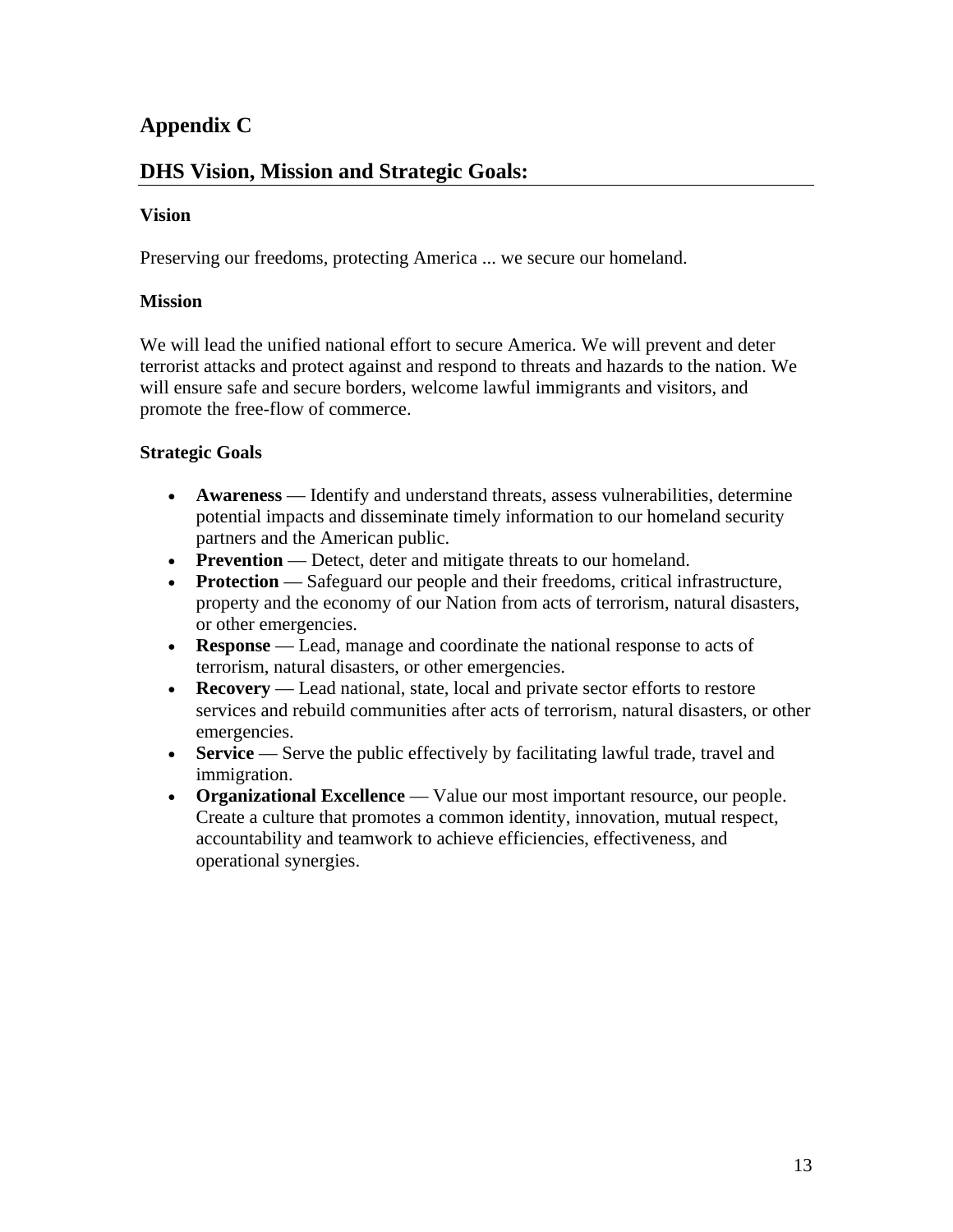## **Appendix D**

### **White House Executive Order 13286 Section 88 Order of Succession:**



For Immediate Release Office of the Press Secretary August 13, 2007

#### **Executive Order: Amending the Order of Succession in the Department of Homeland Security**

 By the authority vested in me as President by the Constitution and the laws of the United States of America, including the Federal Vacancies Reform Act of 1998, 5 U.S.C. 3345, *et seq*., it is hereby ordered as follows:

 Section 1. Section 88 of Executive Order 13286 of February 28, 2003 ("Amendment of Executive Orders, and Other Actions, in Connection With the Transfer of Certain Functions to the Secretary of Homeland Security"), is amended by striking the text of such section in its entirety and inserting the following in lieu thereof:

"Sec. 88. Order of Succession.

Subject to the provisions of subsection (b) of this section, the officers named in subsection (a) of this section, in the order listed, shall act as, and perform the functions and duties of the office of, the Secretary of Homeland Security (Secretary), if they are eligible to act as Secretary under the provisions of the Federal Vacancies Reform Act of 1998, 5 U.S.C. 3345 *et seq*. (Vacancies Act), during any period in which the Secretary has died, resigned, or otherwise become unable to perform the functions and duties of the office of Secretary.

- (a) Order of Succession.
- "(i) Deputy Secretary of Homeland Security;
	- (ii) Under Secretary for National Protection and Programs;
	- (iii) Under Secretary for Management;
	- (iv) Assistant Secretary of Homeland Security (Policy);
	- (v) Under Secretary for Science and Technology;
	- (vi) General Counsel;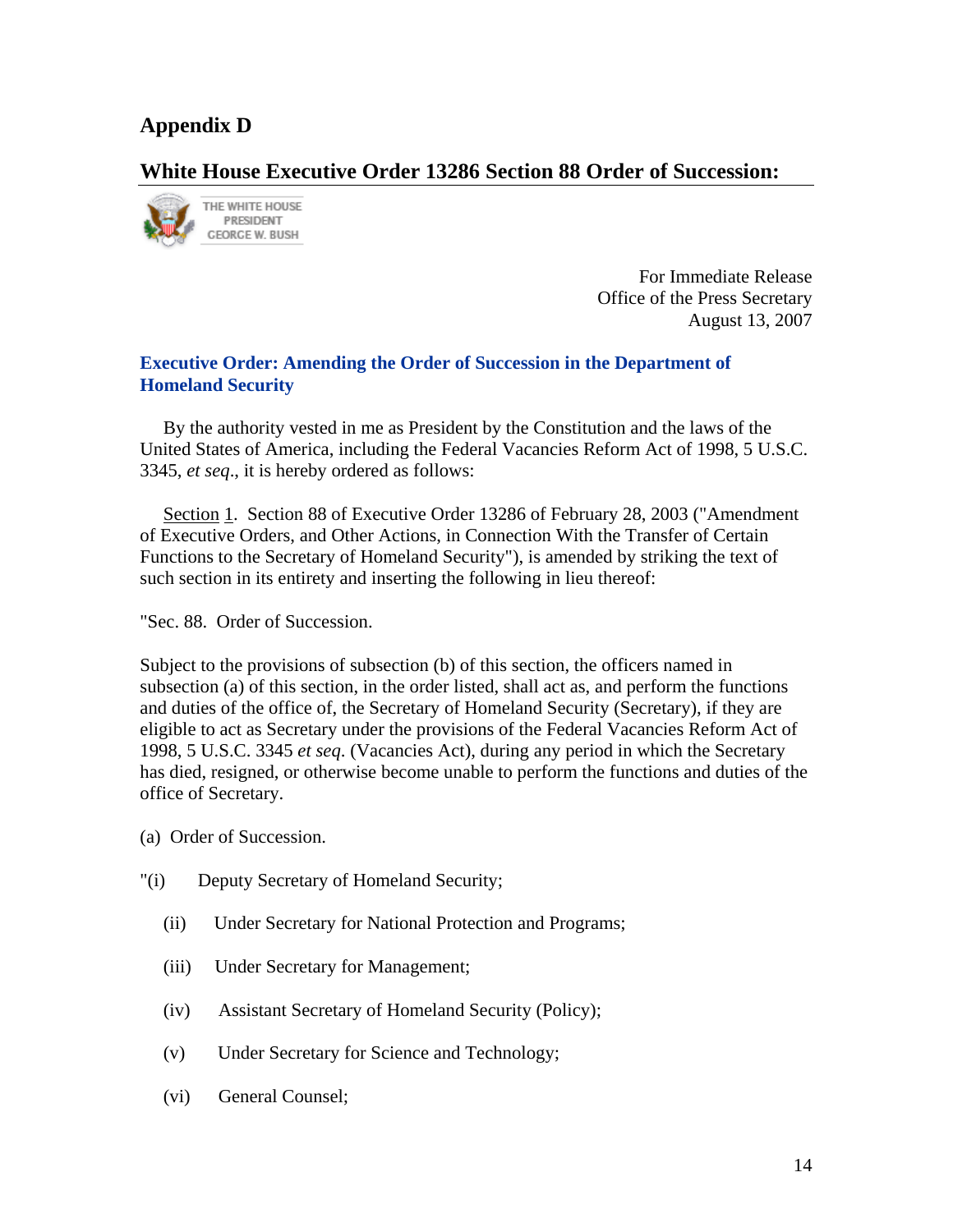(vii) Assistant Secretary of Homeland Security (Transportation Security Administration);

(viii) Administrator of the Federal Emergency Management Agency;

(ix) Commissioner of U.S. Customs and Border Protection;

 (x) Assistant Secretary of Homeland Security (U.S. Immigration and Customs Enforcement);

(xi) Director of U.S. Citizenship and Immigration Services;

(xii) Chief Financial Officer;

(xiii) Regional Administrator, Region V, Federal Emergency Management Agency;

 (xiv) Regional Administrator, Region VI, Federal Emergency Management Agency;

 (xv) Regional Administrator, Region VII, Federal Emergency Management Agency;

 (xvi) Regional Administrator, Region IX, Federal Emergency Management Agency; and

(xvii) Regional Administrator, Region I, Federal Emergency Management Agency.

"(b) Exceptions.

(i) No individual who is serving in an office listed in subsection (a) in an acting capacity, by virtue of so serving, shall act as Secretary pursuant to this section.

(ii) Notwithstanding the provisions of this section, the President retains discretion, to the extent permitted by the Vacancies Act, to depart from this order in designating an acting Secretary."

 Sec. 2. Executive Order 13362 of November 29, 2004 ("Designation of Additional Officers for the Department of Homeland Security Order of Succession"), is hereby revoked.

GEORGE W. BUSH

#### THE WHITE HOUSE,

August 13, 2007.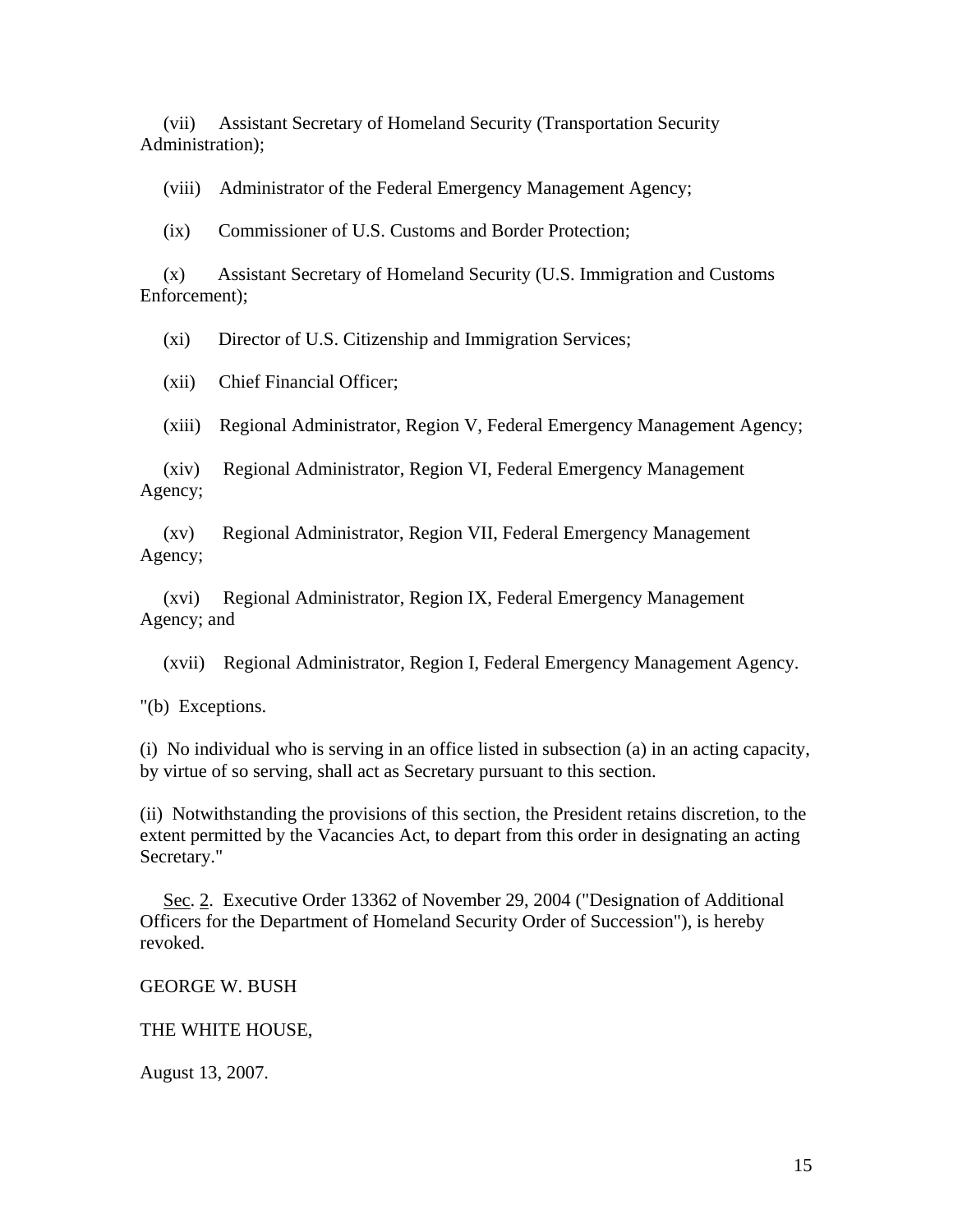### **Appendix E**

### **DHS Administration Transition Five Level Strategy:**

#### **DHS Transition Planning**

DHS is engaged in activities at five levels to ensure operational continuity of homeland security responsibilities in view of the January 2009 administration change.

**ORDER OF SUCCESSION** - White House Executive Order and DHS Management Directives provide Delegations of Authority and Orders of Succession for the Secretary and Component Leaders.

**DHS SUCCESSION PLANNING** - Analysis of DHS critical positions to identify succession risk. For each political appointee, identify interim acting career executive. (DHS Components led by USM-OCHCO; NAPA)

**INTER-AGENCY COLLABORATION** - Relationships, protocols, and interfaces among Departments of Defense, Justice, Commerce, State, Homeland Security and others. Develop homeland security curriculum for senior officials. (Dep Sec, USM– OCHCO; CEG)

**BEST PRACTICES** - Learning from state and local governments as well as the private sector. (Homeland Security Advisory Council – Administration Transition Task Force)

**ADMINISTRATIVE TRANSITION GUIDANCE** - Transition Guidance Handbooks will address priorities and challenges relevant to major programs and operational areas. (USM–OCAO)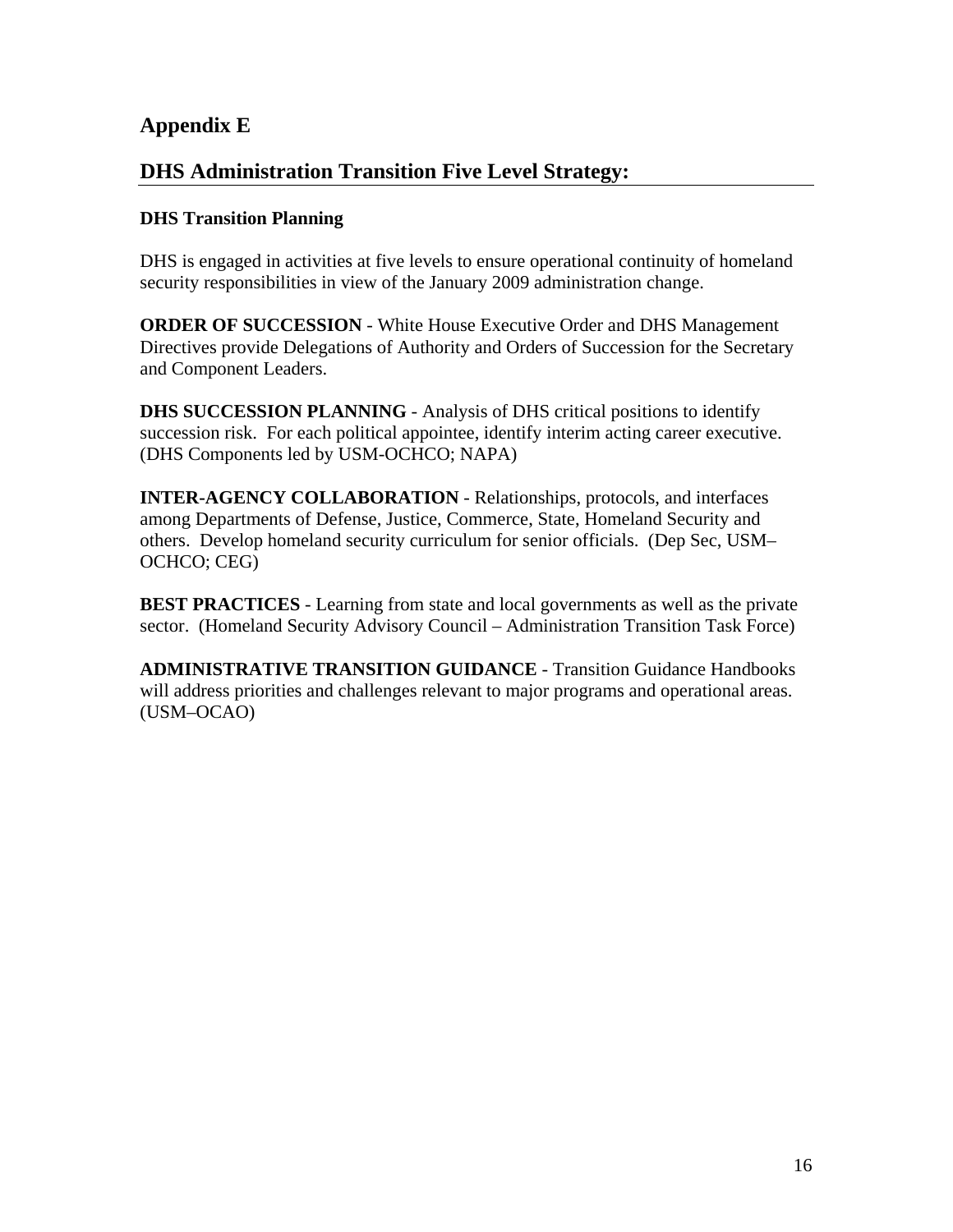### **Appendix F**

### **HSAC's Culture Task Force Report (January 2007) -- "DHS Headquarters Must Further Define and Crystallize Its Role."**

#### **Recommendation 1:** *DHS Headquarters Must Further Define and Crystallize Its Role*

The Department of Homeland Security was created to align and integrate a number of existing component organizations and to develop a number of new organizational capabilities in order to provide a cohesive, integrated and operationally efficient means of protecting the homeland. Like most new organizations that result from an organizational consolidation, one of the initial and key organizational challenges is to define the role and accountability of the headquarters organization so that the desired alignment and integration are achieved, while retaining the strong operational focus of the component organizations. The cycle time and effectiveness for the alignment and integration can be significantly improved when there is a clear definition of the role and mission of the headquarters organization. Such a definition provides a framework that ensures the headquarters can focus on its role, authority and accountability while at the same time empowering the DHS component organizations to focus on their roles. To date, while much substantive progress has been made, there does not appear to be final and full clarity with respect to these respective roles. The DHS leadership needs to ultimately define the role of headquarters so that the operational component organizations can focus on their operational strengths, while the headquarters provides the overall policy, supports integrating processes where appropriate to leverage individual component strengths, and creates the organizational alignment necessary for overall DHS success. It is important that DHS headquarters not assume final operational responsibility for component missions but rather take responsibility for providing the effective vision, policies and resources to ensure the successful execution of all component missions. One CTF member viewed the DHS Headquarters optimum to be similar to the small sticker on most of our computer hard drives – "Intel inside" – and that DHS Headquarters' operational footprint should be that small in relationship to its component agencies. The following figure delineates key suggested elements for the DHS headquarters: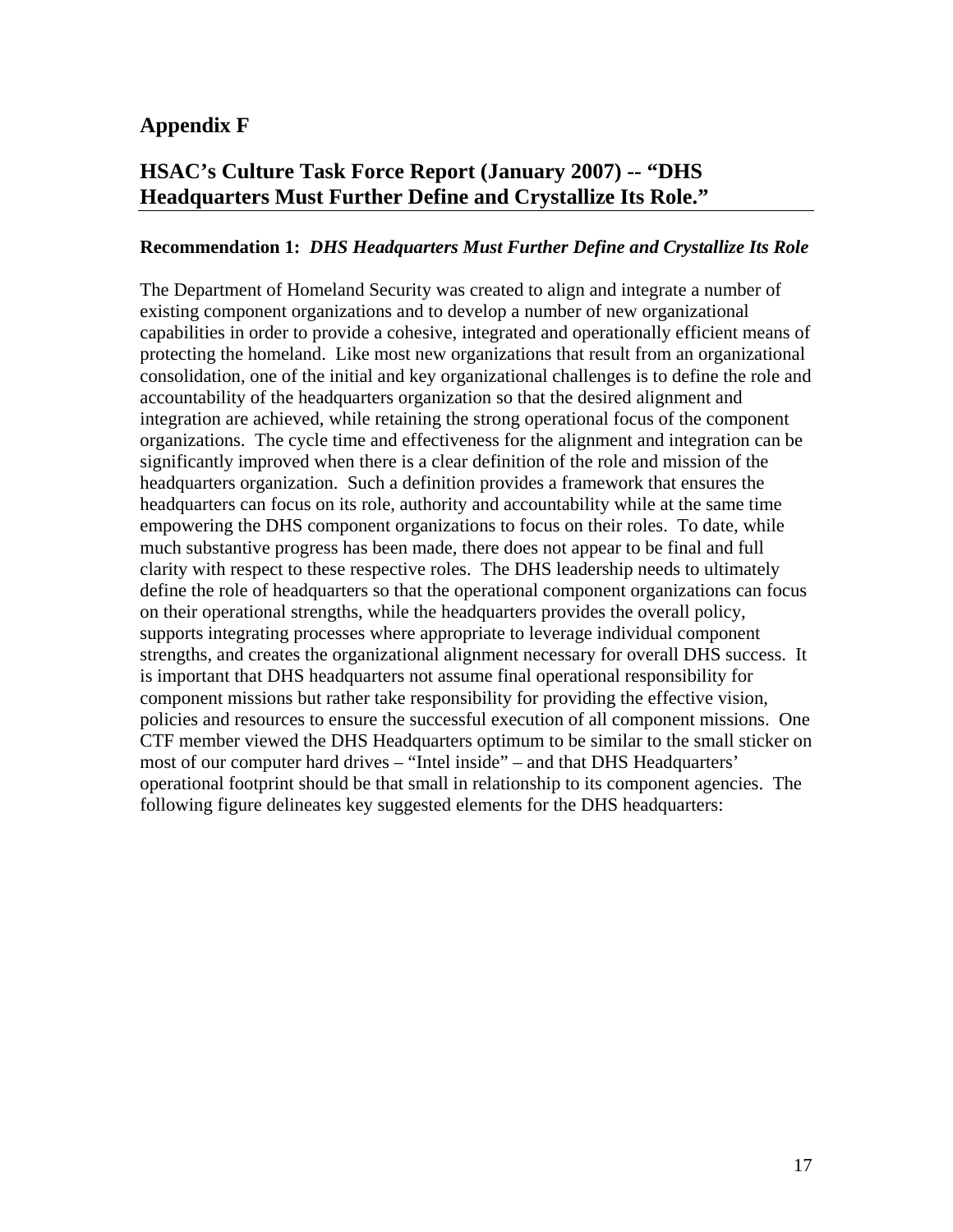# **Proposed Role of DHS Headquarters**

- **Establish overall DHS strategy and annual operational and financial performance objectives**
- **Insure DHS performance against operational and financial objectives through oversight of DHS Component Commands**
- **Actively engage with DHS Component Commands in their strategies, investments, and leadership development**
- **Rely on DHS Component Commands for Day to Day Execution of DHS objectives**
- **Sponsor and Lead DHS values, ethics and compliance standards**
- **Sponsor initiatives that have DHS wide impact on performance**
- **Manage shared DHS services**
- **Lead and coordinate interface with Congress and other governmental agencies and organizations**

*DHS HQ Supports Component Command Leadership & Performance*

The CTF suggests the following guidelines with respect to the role of DHS Headquarters in its relationship to its component organizations:

**Build Trust**, by:

- Clearly defining the DHS mission to the American People.

- Publicly and internally establishing Homeland Security goals and performance metrics so all can objectively see and measure Homeland Security success.

- Ensuring measurable performance against goals and metrics.

- Acting as the coordinated voice to Congress for the Department, proactively engaging Congress in establishing goals and measuring performance.

- Sponsoring and leading DHS values, ethics and compliance standards.

**Empower the components**, by:

- Beginning each week with a Leadership Meeting with the components.

- Aligning component goals with Homeland Security objectives.

- Integrating within component organizations the best functionality, practices and innovations of other components.

- Actively investing in the activities, people and strategy critical to the ability of component organizations to meet their goals.

- Sponsoring activities and initiatives that have enterprise-wide impact on performance.

#### **Empower employees**, by:

- Dropping the buzzword "Human Capital" and replacing it with "employees" or "members" of DHS.

- Requiring members of the headquarters to visit and to listen and respond to employees and engage and support groups outside the headquarters. All DHS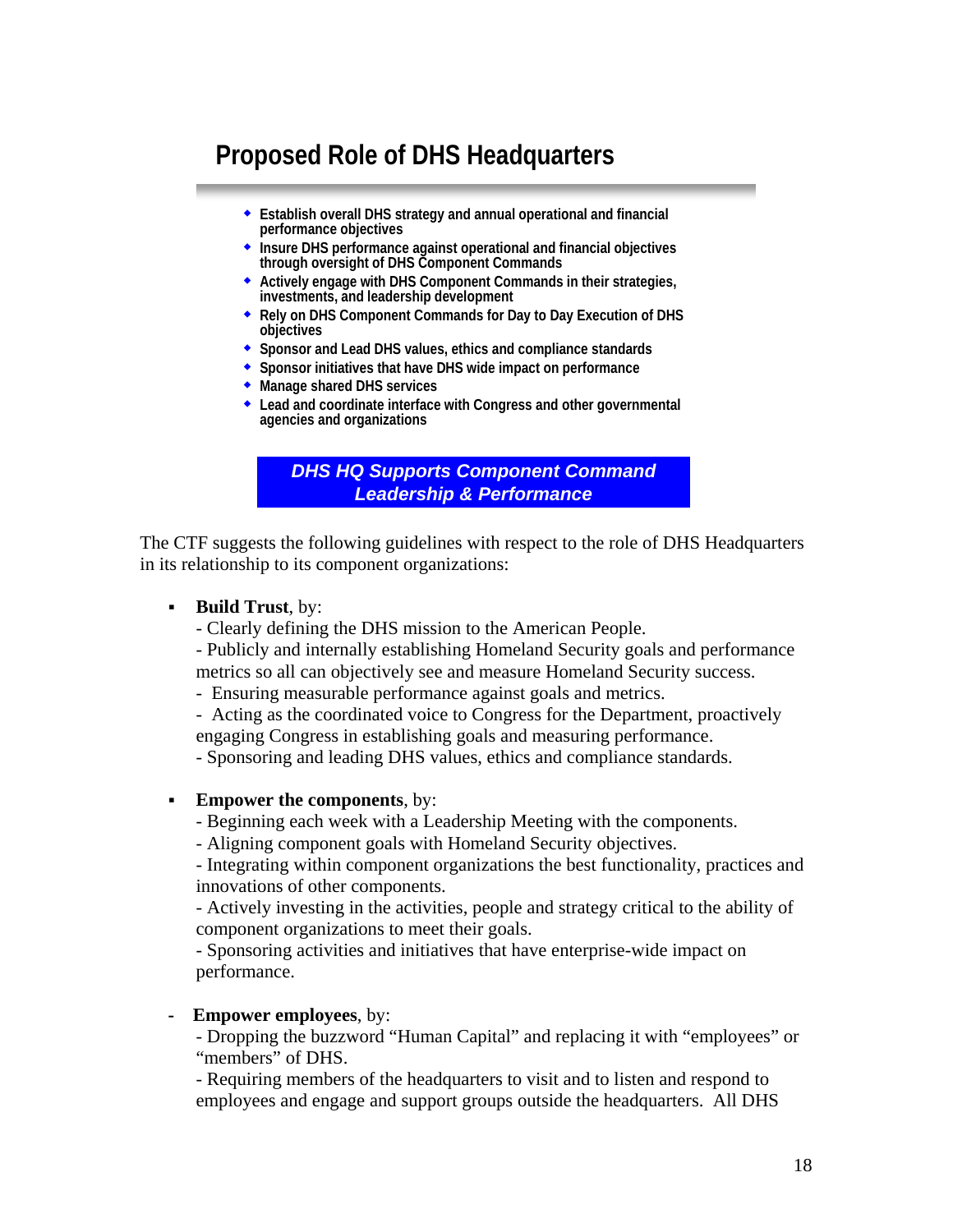presentations (component, state, local, tribal and the private sector) outside the Headquarters should result in formal action items to be addressed, and the actions taken, or decisions with respect to them, provided to their proponents within 30 days.

#### **Be a Good Partner**, by:

- Visiting regularly, and listening to, its Homeland Security Partners at the local levels where policies, plans, and requirements are frequently implemented and where security and disaster responses are most often executed.

- Administering grant programs in collaboration and partnership with its Homeland Security Partners.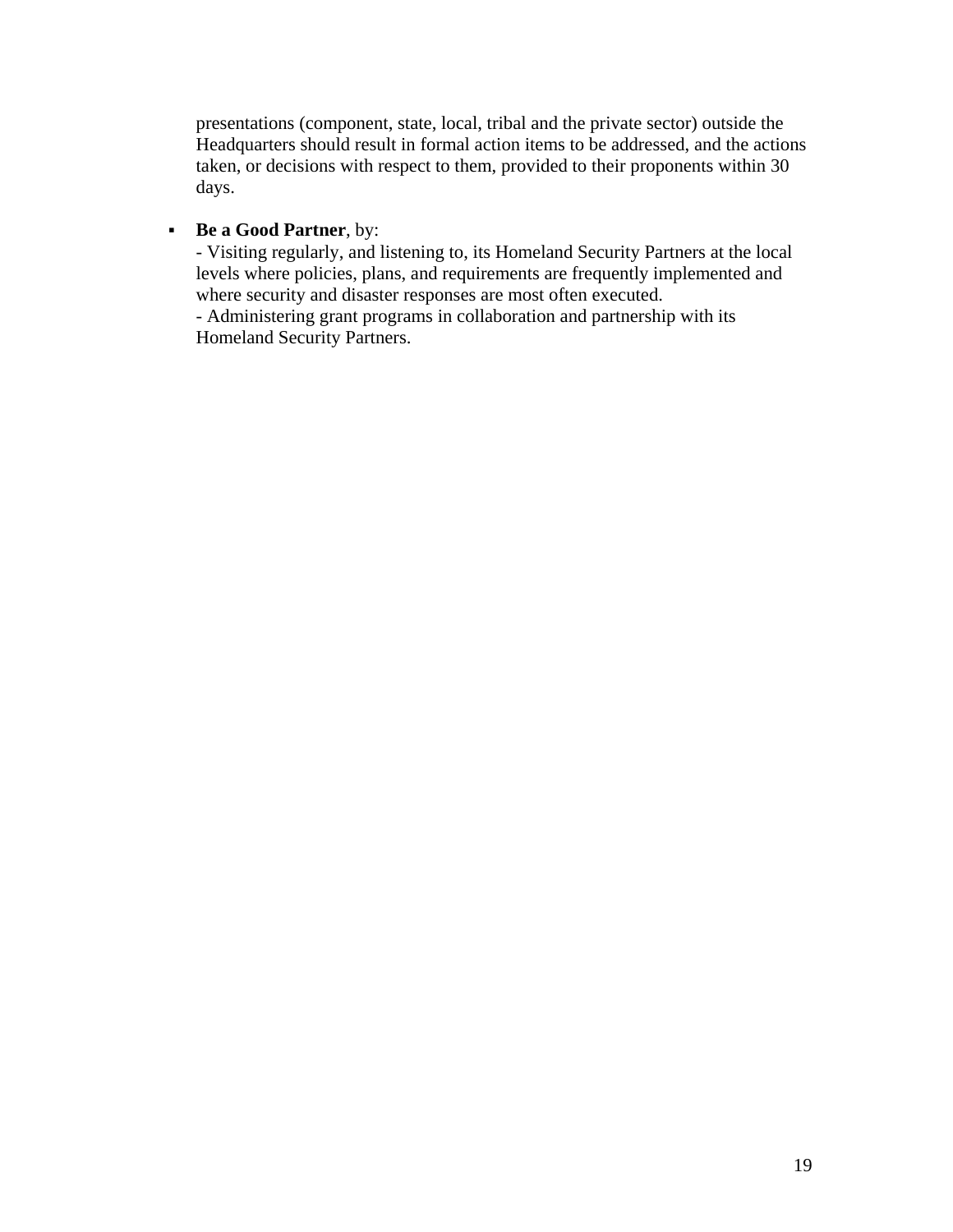### **Appendix G**

### **Presidential Transition Act of 1963:**

#### **Legislative History (***Source: Senate Committee on Government Affairs)* The Presidential Transition Act of 1963 (Public Law 88-277, 3 U.S. C. 102 note) was enacted

to provide for the orderly transfer of executive power in connection with the expiration of the term of office of a President and the inauguration of a new President. Since the time the Presidential Transition Act was passed, transitions have grown more complex and cumbersome, often leaving the new administration without the head start it needs to begin governing on inauguration day.

On November 1999, the House of Representatives, by voice vote, passed H.R.3137, a bill "to amend the Presidential Transition Act of 1963 to provide for training of individuals a President-elect intends to nominate as department heads or appoint to key positions in the Executive Office of the President." After the bill was referred to the Governmental Affairs Committee, the Committee made changes to it based on recommendations from experts in the area of Presidential transitions. The Senate version, S. 2705, the Presidential Transition Act of 2000, was introduced on June 8, 2000. It was cosponsored by Senators Lieberman, Akaka, Collins, Durbin, Levin and Voinovich. It was ordered favorably reported by the Committee on June 14, 2000. The House of Representatives adopted the language of S. 2705, incorporated it into H.R. 4931, and passed the bill by unanimous consent on September 13, 2000. The Senate passed H.R. 4931 by unanimous consent on September 28, 2000.

\_\_\_\_\_\_\_\_\_\_\_\_\_\_\_\_\_\_\_\_\_\_\_\_\_\_\_\_\_\_\_\_\_\_\_\_\_\_\_\_\_\_\_\_\_\_\_\_\_\_\_\_\_\_\_\_\_\_\_\_\_\_\_\_\_\_\_\_\_\_

H.R. 4931 was signed by the President on October 12, 2000.

118 STAT. 3856 PUBLIC LAW 108-458-DEC. 17, 2004

Subtitle F-Presidential Transition

SEC. 7601. PRESIDENTIAL TRANSITION.

SERVICES PROVIDED PRESIDENT-ELECT.-Section 3 of the Presidential Transition Act of 1963 (3 U.S.C. 102 note) is amended-

- (1) by adding after subsection  $(a)(8)(A)(iv)$  the following: "(v) Activities under this paragraph shall include the preparation of a detailed classified, compartmented summary by the relevant outgoing executive branch officials of specific operational threats to national security; major military or covert operations: and pending decisions on possible uses of military force. This summary shall be provided to the President-elect as soon as possible after the date of the general elections held to determine the electors of President and Vice President under section 1 or 2 of title 3, United States Code.";
- (2) by redesignating subsection (f) as subsection (g); and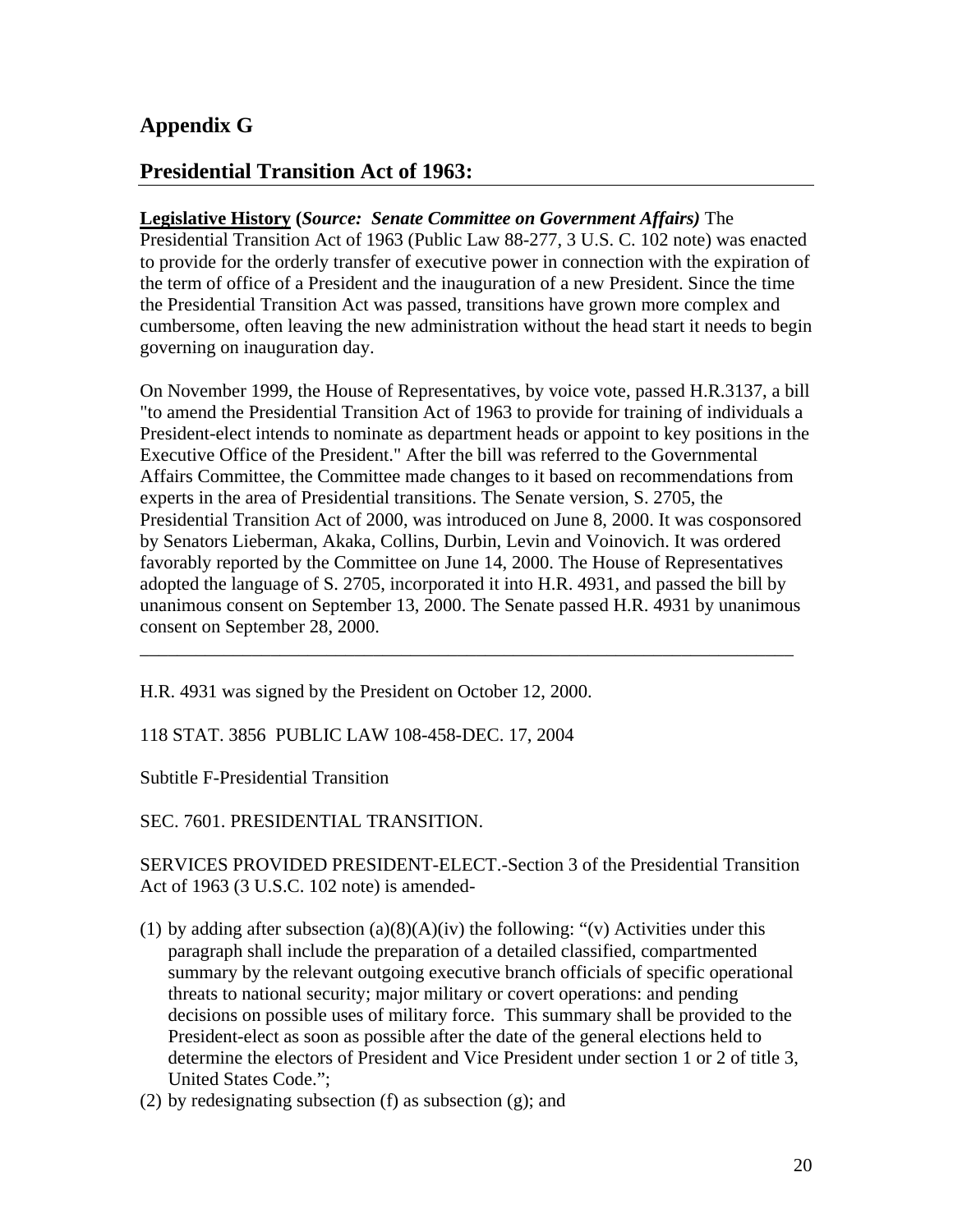(3) by adding after subsection (e) the following:

 $\mathcal{L}(f)(1)$  The President-elect should submit to the Federal Bureau of Investigation or other appropriate agency and then, upon taking effect and designation, to the agency designated by the President under section 115(b) of the National Intelligence Reform Act of 2004, the names of candidates for high level national security positions through the level of undersecretary of cabinet departments as soon as possible after the date of the general elections held to determine the electors of President and Vice President under section 1 or 2 of title 3, United States Code.

"(2) The responsible agency or agencies shall undertake and complete as expeditiously as possible the background investigations necessary to provide appropriate security clearances to the individuals who are candidates described under paragraph (1) before the date of the inauguration of the President-elect as President and the inauguration of the Vice-President-elect as Vice President.".

- (b) Sense of the Senate Regarding Expedited Consideration of National Security Nominees.-It is the sense of the Senate that-
	- (1) the President-elect should submit the nominations of candidates for highlevel national security positions, through the level of undersecretary of cabinet departments, to the Senate by the date of the inauguration of the President-elect as President; and
	- (2) for all such national security nominees received by the date of inauguration, the Senate committees to which these nominations are referred should, to the fullest extend possible, complete their consideration of these nominations, and, if such nominations are reported by the committees, the full Senate should vote to confirm or reject these nominations, within 30 days of their submission.
- (c) Security Clearances for Transition Team Members.-
	- (1) DEFINITION.-In this section, the term "major party" shall have the meaning given under section 9002(6) of the Internal Revenue Code of 1986.
	- (2) IN GENERAL.-Each major party candidate for President may submit, before the date of the general election, requests for security clearances for prospective transition team members who will have a need for access to classified information to carry out their responsibilities as members of the President-elect's transition team.
	- (3) COMPLETE DATE.-Necessary background investigations and eligibility determinations to permit appropriate prospective transition team members to have access to classified information shall be completed, to the fullest extent practicable, by the day after the date of the general election.

(d) EFFECTIVE DATE.-Notwithstanding section 351, this section and the amendments made by this section shall take effect on the date of enactment of this Act.

3 USC 102 note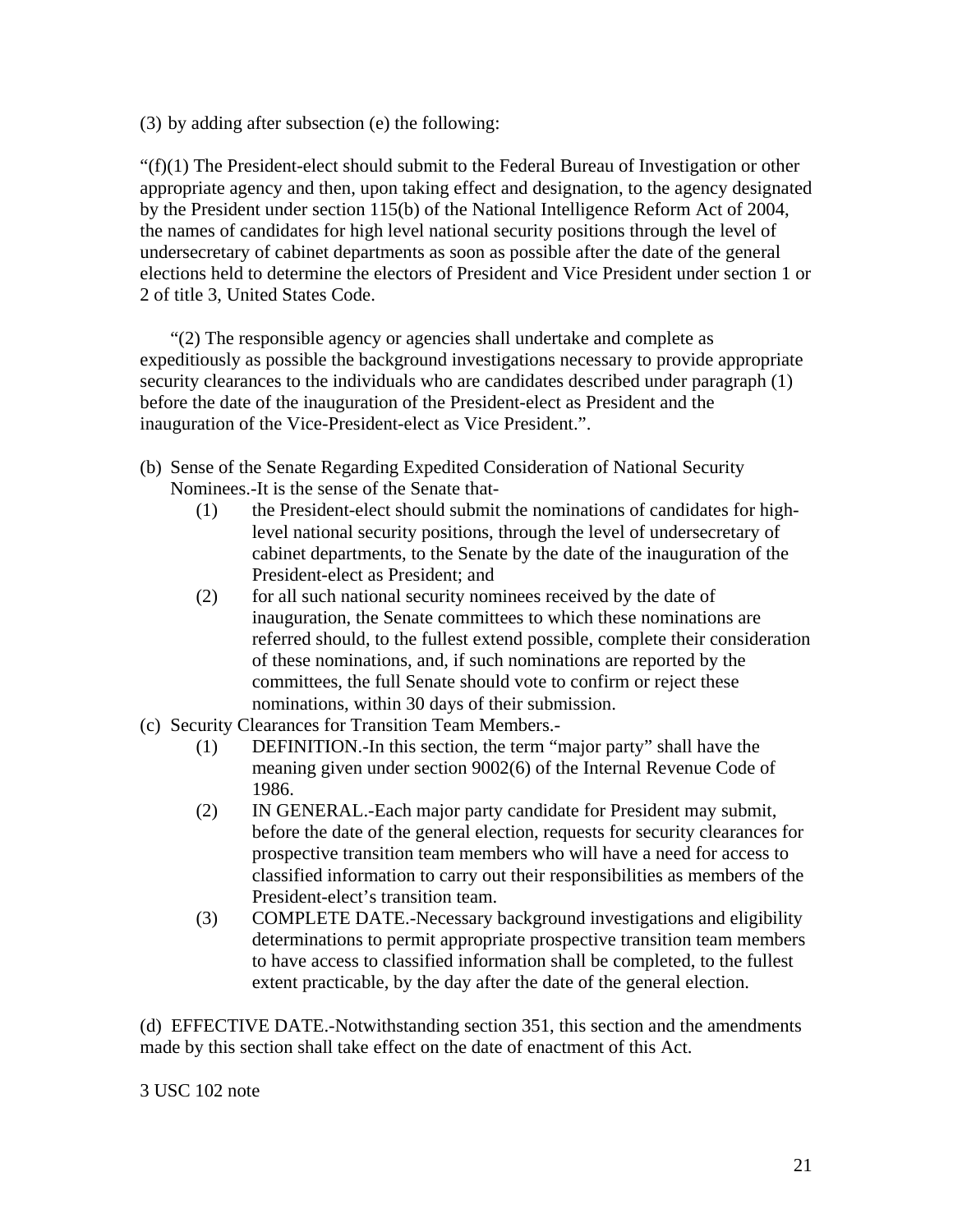## **Annex A – DHS Succession Order for Secretary Annex B – DHS Succession Order and Order for Delegation – as of January 1, 2008**

# **Annex A Order for Delegation of Authority by the Secretary of the Department of Homeland Security**

(Pursuant to Executive Order 13442 (August 13, 2007)

- **1. Deputy Secretary for Homeland Security**
- **2. Under Secretary for National Protection and Programs**
- **3. Under Secretary for Management**
- **4. Assistant Secretary of Homeland Security (Policy)**
- **5. Under Secretary for Science and Technology**
- **6. General Counsel**
- **7. Assistant Secretary of Homeland Security (Transportation Security Administration)**
- **8. Administrator of the Federal Emergency Management Agency**
- **9. Commissioner of U.S. Customs and Border Protection**
- **10. Assistant Secretary of Homeland Security (U.S. Immigration and Customs Enforcement)**
- **11. Director of U.S. Citizenship and Immigration Services**
- **12. Chief Financial Officer**
- **13. Regional Administrator, Region V, Federal Emergency Management Agency**
- **14. Regional Administrator, Region VI, Federal Emergency Management Agency**
- **15. Regional Administrator, Region VII, Federal Emergency Management Agency**
- **16. Regional Administrator, Region IX, Federal Emergency Management Agency**
- **17. Regional Administrator, Region I, Federal Emergency Management Agency**

# **Annex B DHS Succession Order and Order for Delegation**

| <b>U.S. Coast Guard</b>                           |   |
|---------------------------------------------------|---|
| Commandant                                        | S |
| Vice Commandant*                                  |   |
| Chief of Staff                                    | C |
| Commander, Pacific Area                           |   |
| Commander, Atlantic Area                          |   |
|                                                   |   |
| <b>Federal Emergency Management Agency</b>        |   |
| Administrator                                     | S |
| Deputy Administrator and Chief Operating Officer* | S |
| Deputy Administrator, National Preparedness       | S |
| Associate Deputy Administrator                    | C |
| Director, Office of Policy & Planning Analysis    | N |
| Region V Administrator                            | N |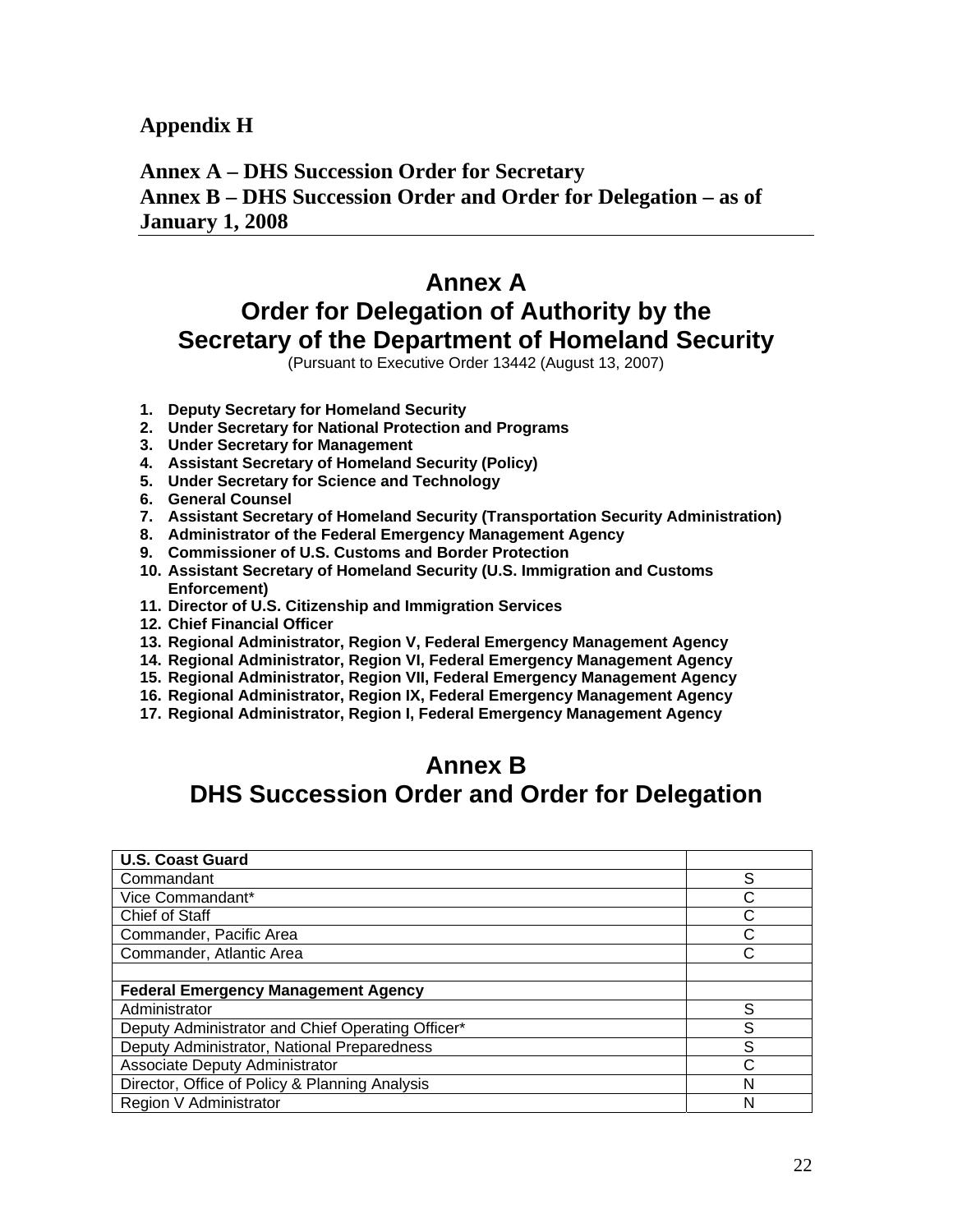| Region VI Administrator                                                         | N                       |
|---------------------------------------------------------------------------------|-------------------------|
| Region VII Administrator                                                        | N                       |
| Region IX Administrator                                                         | $\overline{\text{c}}$   |
| Region I Administrator                                                          | N                       |
|                                                                                 |                         |
| <b>U.S. Secret Service</b>                                                      |                         |
| <b>Director</b>                                                                 | С                       |
| <b>Deputy Director</b>                                                          | $\overline{\text{c}}$   |
| Assistant Director, Administration                                              | $\overline{\text{C}}$   |
| <b>Assistant Director, Protective Operations</b>                                | $\overline{\text{c}}$   |
| Assistant Director, Investigations                                              | $\overline{\text{c}}$   |
| Assistant Director, Protective Research                                         | $\overline{\text{c}}$   |
| Assistant Director, Human Resources and Training                                | $\overline{\text{c}}$   |
| Assistant Director, Inspection                                                  | $\overline{\text{c}}$   |
| Assistant Director, Government and Public Affairs                               | $\overline{\rm c}$      |
|                                                                                 |                         |
| <b>U.S. Immigration and Customs Enforcement</b>                                 |                         |
| <b>Assistant Secretary</b>                                                      | S                       |
| Deputy Assistant Secretary, Operations*                                         | $\overline{\text{c}}$   |
| Director, Office of Investigations                                              | $\overline{\text{c}}$   |
| Director, Office of Detention & Removal Operations                              | $\overline{\text{c}}$   |
| Director, Office of the Principal Legal Advisor                                 | $\overline{\mathsf{N}}$ |
| Deputy Assistant Secretary, Management                                          | $\overline{\text{C}}$   |
|                                                                                 |                         |
| <b>U.S. Citizenship and Immigration Services</b>                                |                         |
| <b>Director</b>                                                                 | S                       |
| Deputy Director*                                                                | N                       |
| Associate Director, Domestic Operations                                         | $\overline{\text{C}}$   |
| Associate Director, National Security & Records Verification                    | $\overline{\text{c}}$   |
| <b>Chief Financial Officer</b>                                                  | $\overline{\text{c}}$   |
| Director, New York District                                                     | $\overline{\text{C}}$   |
|                                                                                 |                         |
| <b>U.S. Customs and Border Protection</b>                                       |                         |
| Commissioner                                                                    | S                       |
| Deputy Commissioner*                                                            | $\overline{\text{C}}$   |
| Chief, Border Patrol                                                            | $\overline{\text{c}}$   |
| <b>Assistant Commissioner, Field Operations</b>                                 | $\overline{\text{c}}$   |
| Director, Field Operations, New York                                            | U                       |
| Sector Chief, El Paso                                                           | $\overline{\text{c}}$   |
| Director, Field Operations, Houston                                             | $\overline{\text{c}}$   |
| Sector Chief, Tucson                                                            | $\overline{\text{c}}$   |
| Sector Chief, San Diego                                                         | $\overline{\text{c}}$   |
| Director, Field Operations, Miami                                               | $\overline{\text{c}}$   |
|                                                                                 |                         |
| <b>Transportation Security Administration</b>                                   |                         |
| Assistant Secretary / Administrator                                             | S                       |
| Deputy Administrator*                                                           | $\overline{C}$          |
| Assistant Administrator, Office of Transportation and Sector Management         | L                       |
| Assistant Administrator, Office of Security Operations                          | $\overline{C}$          |
| Assistant Administrator, Office of Law Enforcement/ Federal Air Marshal Service | $\overline{\text{C}}$   |
| Federal Security Director, Los Angeles International Airport                    | $\overline{C}$          |
| Federal Security Director, Orlando International Airport                        | $\overline{\text{c}}$   |
|                                                                                 |                         |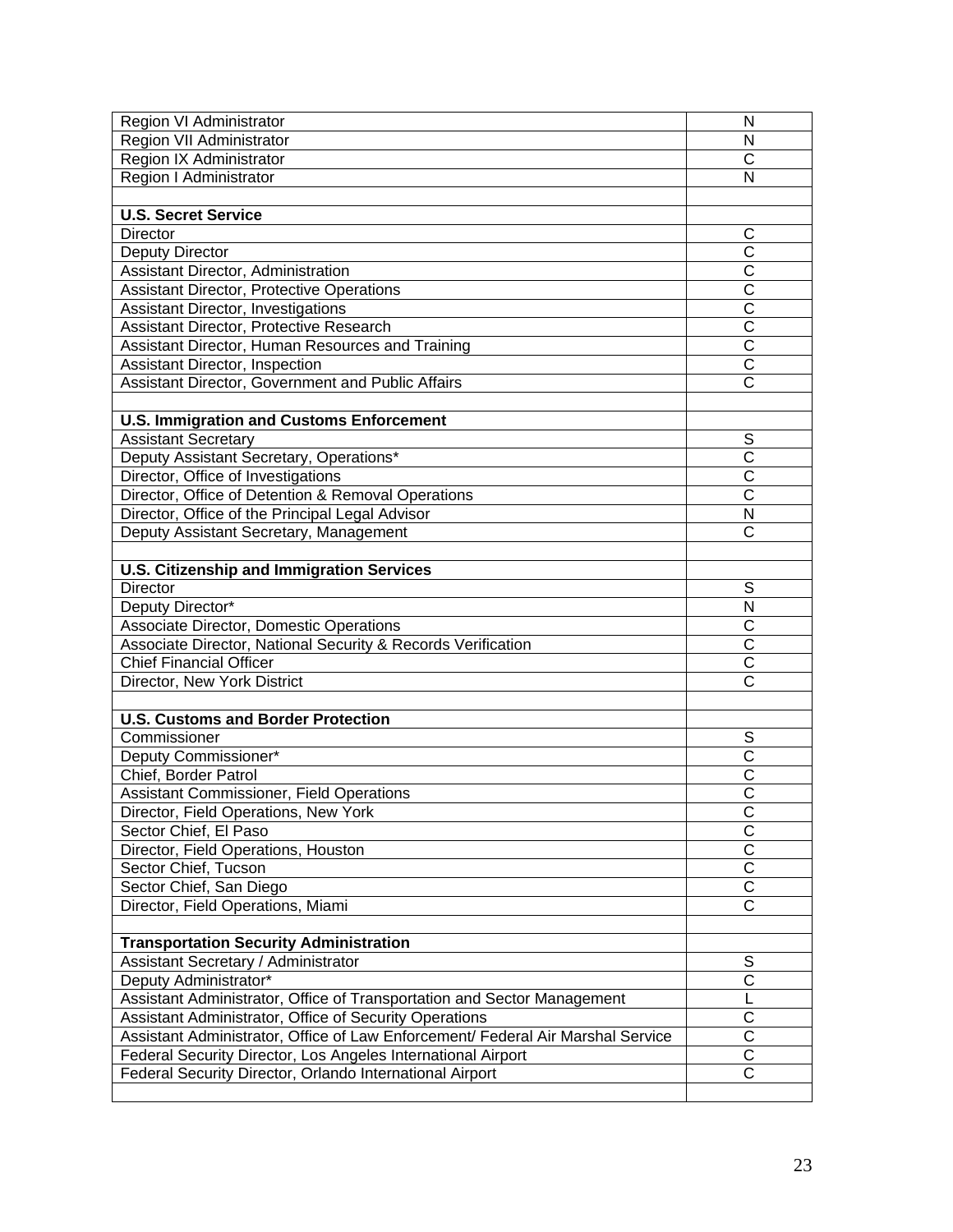| <b>Management</b><br><b>Under Secretary</b>                                           | S                                              |
|---------------------------------------------------------------------------------------|------------------------------------------------|
|                                                                                       | $\overline{\text{c}}$                          |
| Deputy Under Secretary*                                                               | $\overline{s}$                                 |
| <b>Chief Financial Officer</b>                                                        | $\overline{\mathsf{P}}$                        |
| <b>Chief Information Officer</b>                                                      |                                                |
| Chief Human Capital Officer                                                           | $\overline{P}$                                 |
| <b>Chief Procurement Officer</b>                                                      | $\overline{\text{c}}$                          |
| <b>Chief Administrative Officer</b>                                                   | $\overline{\text{C}}$                          |
| <b>Science and Technology</b>                                                         |                                                |
| <b>Under Secretary</b>                                                                | S                                              |
| Deputy Under Secretary*                                                               | $\overline{\text{c}}$                          |
| Director, Office of Transition                                                        | $\overline{\text{c}}$                          |
| Director, Interagency Programs                                                        |                                                |
| Director, Office of Innovation                                                        | $\overline{\text{c}}$                          |
| Division Head, Office of Explosives                                                   | $\overline{\text{c}}$                          |
| Division Head, Office of Borders & Maritime Security                                  | $\overline{\text{c}}$                          |
|                                                                                       |                                                |
| <b>National Protection and Programs Directorate</b>                                   |                                                |
| <b>Under Secretary</b>                                                                | S                                              |
| Deputy Under Secretary*                                                               | P                                              |
| Assistant Secretary, Infrastructure Protection                                        | P                                              |
| Assistant Secretary, Cybersecurity & Communications                                   | N                                              |
| Assistant Secretary, Intergovernmental Affairs                                        | N                                              |
| Deputy Assistant Secretary, Infrastructure Protection                                 | N                                              |
| Director, U.S. Visitor & Immigrant Status Indicator Technology (US- VISIT)            | $\overline{\text{c}}$                          |
| <b>Component/Position</b>                                                             | <b>Career Status</b>                           |
|                                                                                       |                                                |
| <b>Office of Policy</b>                                                               |                                                |
| <b>Assistant Secretary</b>                                                            | S                                              |
|                                                                                       | N                                              |
| Deputy Assistant Secretary*<br>Assistant Secretary, Policy Development                | N                                              |
| Assistant Secretary, International Relations                                          |                                                |
| Director, Screening Coordination Office                                               |                                                |
|                                                                                       |                                                |
| <b>Office of Intelligence and Analysis</b>                                            |                                                |
| Under Secretary, Chief Intelligence Officer                                           | S                                              |
| Deputy Under Secretary*                                                               | $\overline{\rm c}$                             |
| Deputy Under Secretary, Operations                                                    | N                                              |
| Assistant Deputy Under Secretary, Intelligence                                        | $\overline{\text{c}}$                          |
| Assistant Deputy Under Secretary, Mission Integration                                 | $\overline{C}$                                 |
| Assistant Deputy Under Secretary, External Communications                             | $\overline{\text{c}}$                          |
|                                                                                       |                                                |
| <b>Office of Operations Coordination</b>                                              |                                                |
| <b>Director</b>                                                                       |                                                |
| <b>Deputy Director</b>                                                                | C                                              |
| Director, National Operations Center                                                  | $\overline{\text{c}}$                          |
| <b>Chief of Staff</b><br>Director, Incident Management & Interagency Planning         | $\overline{\text{c}}$<br>$\overline{\text{c}}$ |
|                                                                                       |                                                |
| <b>Office of Health Affairs</b>                                                       |                                                |
| Assistant Secretary, Chief Medical Officer                                            | S                                              |
| Principal Deputy Assistant Secretary, Deputy Chief Medical Officer*<br>Chief of Staff | $\overline{\text{c}}$<br>$\overline{\text{c}}$ |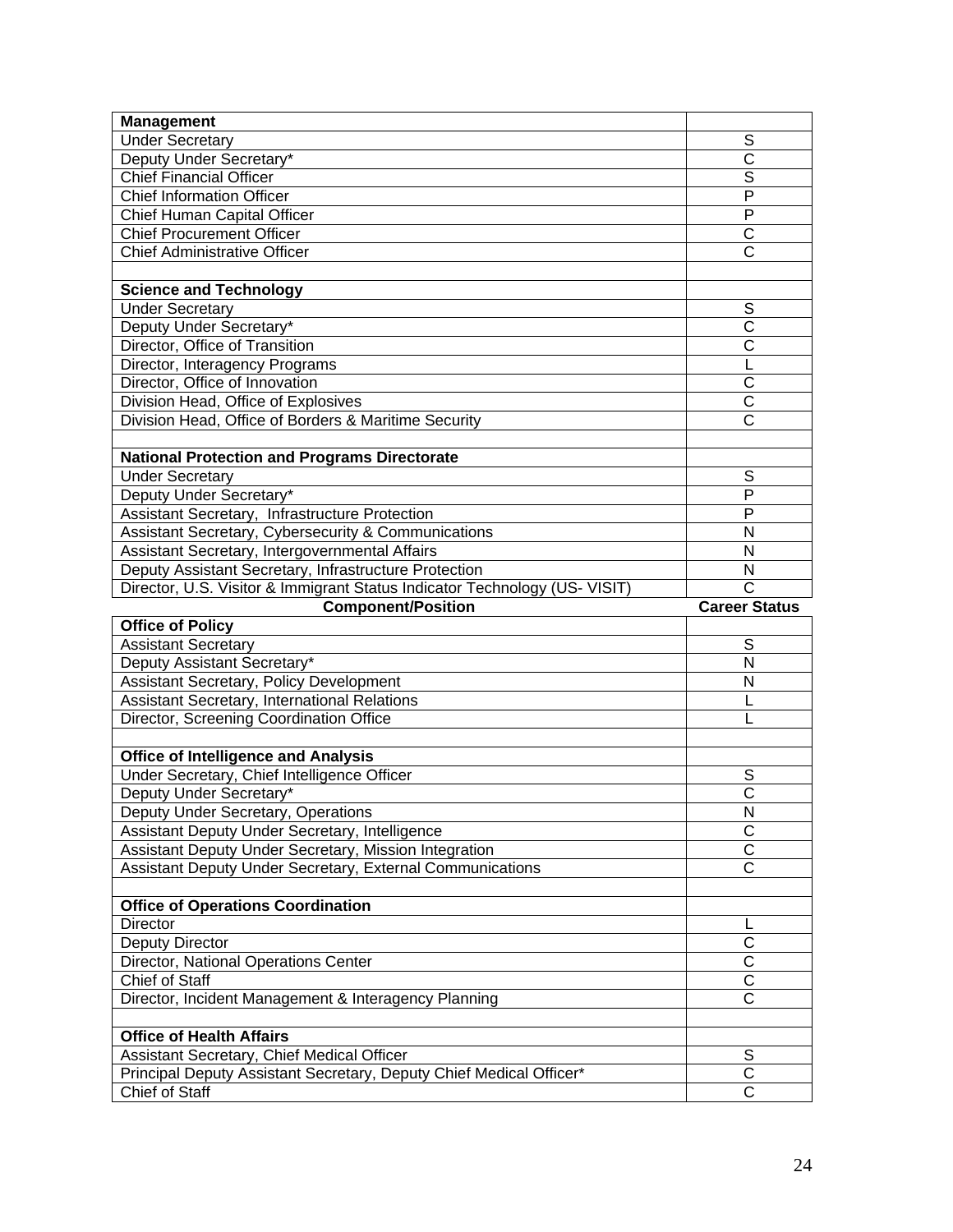| Associate Chief Medical Officer, Medical Readiness                        | Т                       |
|---------------------------------------------------------------------------|-------------------------|
| Associate Chief Medical Officer, Component Services                       | C                       |
| Associate Chief Medical Officer, Weapons of Mass Destruction & Biodefense | $\overline{\text{C}}$   |
|                                                                           |                         |
| <b>Federal Law Enforcement Training Center</b>                            |                         |
| <b>Director</b>                                                           | С                       |
| Deputy Director                                                           | $\overline{\text{c}}$   |
| <b>Assistant Director, Training</b>                                       | $\overline{\text{c}}$   |
| <b>Assistant Director, Field Training</b>                                 | $\overline{\text{c}}$   |
| Assistant Director, Training Innovation & Management                      | $\overline{\text{c}}$   |
| <b>Assistant Director, Administration</b>                                 | $\overline{\text{c}}$   |
| Assistant Director, Chief Financial Officer                               | $\overline{\text{c}}$   |
| Assistant Director, Chief Information Officer                             | $\overline{\text{c}}$   |
| Senior Associate Director, Washington Operations                          | $\overline{\text{c}}$   |
|                                                                           |                         |
| <b>Domestic Nuclear Detection Office</b>                                  |                         |
| <b>Director</b>                                                           | P                       |
| Deputy Director                                                           | C                       |
| <b>Assistant Director, Mission Management</b>                             | $\overline{\text{c}}$   |
| Assistant Director, National Technical Nuclear Forensics Center           | $\overline{\text{c}}$   |
| Assistant Director, Transformational & Applied Research                   | $\overline{\text{c}}$   |
| <b>Assistant Director, Product Acquisition</b>                            | $\overline{\text{C}}$   |
| <b>Component/Position</b>                                                 | <b>Career Status</b>    |
| <b>Office of the General Counsel</b>                                      |                         |
| <b>General Counsel</b>                                                    | S                       |
| Principal Deputy General Counsel*                                         | N                       |
| <b>Deputy General Counsel</b>                                             | $\overline{\text{C}}$   |
| Associate General Counsel, General Law                                    | $\overline{\mathsf{N}}$ |
| Chief Counsel, TSA                                                        | $\overline{\text{C}}$   |
| Director of Field Legal Operations, Principal Legal Advisor, ICE          | $\overline{\text{C}}$   |
| <b>Office of Legislative Affairs</b>                                      |                         |
| <b>Assistant Secretary</b>                                                | N                       |
| Deputy Assistant Secretary, Operations                                    | $\mathsf C$             |
| Deputy Assistant Secretary, Senate Liaison                                | N                       |
| Deputy Assistant Secretary, House Liaison                                 | N                       |
| Director, Intelligence & Analysis/Operations                              | N                       |
| Director, National Protection & Programs Directorate                      | $\mathsf C$             |
| <b>Office of Public Affairs</b>                                           |                         |
|                                                                           | N                       |
| <b>Assistant Secretary</b><br><b>Deputy Assistant Secretary</b>           | N                       |
| Director, Strategic Communications                                        | N                       |
| Director, Internal Communications                                         | $\overline{\text{c}}$   |
|                                                                           |                         |
| <b>Office of Inspector General</b>                                        |                         |
| <b>Inspector General</b>                                                  | S                       |
| Deputy Inspector General*                                                 | $\overline{\text{c}}$   |
| Counsel to the Inspector General                                          | $\overline{\text{c}}$   |
| Assistant Inspector General, Audits                                       | $\overline{\text{c}}$   |
| Assistant Inspector General, Investigations                               | $\overline{\text{c}}$   |
| Assistant Inspector General, Inspections                                  | $\overline{\text{c}}$   |
|                                                                           |                         |